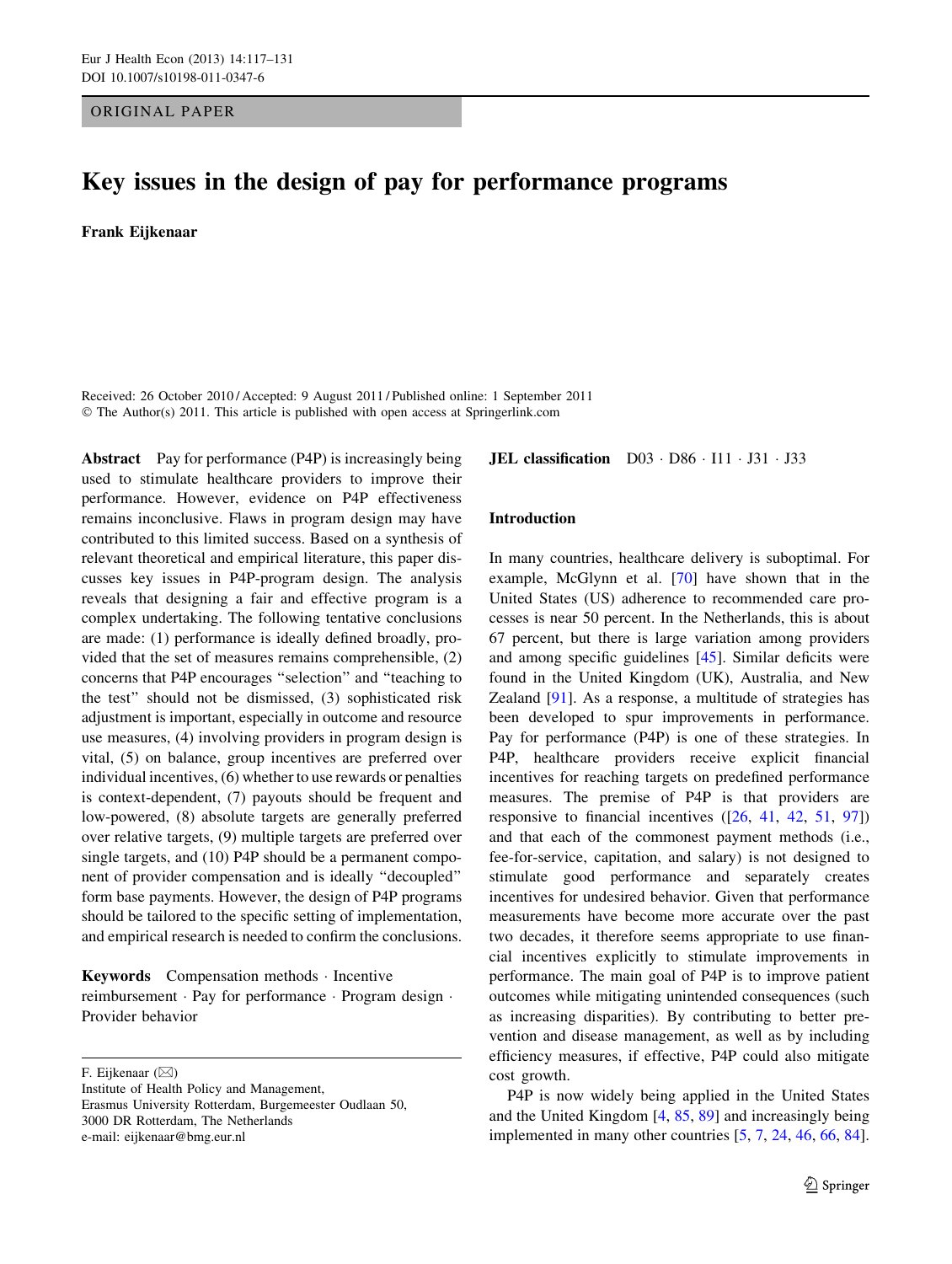However, in contrast to what its popularity in practice suggests, P4P effectiveness has not been convincingly confirmed. A broad evidence base is lacking, and existing studies show mixed or inconclusive results [\[13](#page-12-0), [17](#page-12-0), [78](#page-13-0), [87](#page-14-0)]. Moreover, unintended and undesired effects of P4P have been demonstrated [[9,](#page-12-0) [10](#page-12-0), [34](#page-12-0), [62](#page-13-0), [68,](#page-13-0) [92,](#page-14-0) [99](#page-14-0)]. Nonetheless, in general, the potential of P4P to improve performance remains undisputed. There is consensus that the way in which P4P is designed has important consequences for the incentives that physicians experience and how they might respond to them [[71\]](#page-13-0). As argued by several authors, the fact that P4P has not been very successful has partly been a consequence of flaws in program design [[68,](#page-13-0) [78,](#page-13-0) [86](#page-14-0), [87](#page-14-0)]. Although the idea underlying P4P is simple, designing a fair and effective program is a complex undertaking involving many different aspects to consider.

The goal of this paper is to provide an overview of key issues in the design of P4P programs. Other authors have already provided important contributions in this area [[16,](#page-12-0) [17,](#page-12-0) [71,](#page-13-0) [86,](#page-14-0) [97](#page-14-0), [102](#page-14-0)]. However, this work typically addresses a selection of design elements, without discussing other potentially relevant aspects in detail. This paper synthesizes relevant theoretical and empirical literature as well as findings from the previous work into a single comprehensive overview. The first section discusses issues regarding the definition of performance and important prerequisites for preventing undesired behavior (''what to incentivize''). The next section deals with the question whether P4P should focus on individual providers or groups of providers (''whom to incentivize''). Finally, section three discusses consecutively whether programs should use penalties or rewards, the size of the incentive and the role of the base reimbursement system, whether the program should pay for absolute or relative performance, the frequency of payments, and the duration of P4P incentives (''how to incentivize''). Throughout the paper, issues regarding incentive salience and provider participation are also discussed. The salience of the financial incentives incorporated in a P4P program is an important predictor of the program's effect on behavior. If providers are aware of the program and the targets to be attained, and actually experience the incentives in daily practice, behavioral response is likely. Likewise, the willingness of providers to participate and their possibilities of ''exit'' determine to a great extent the success of the program.

## What to incentivize: how is performance defined?

## Dimensions and measurement of performance

Depending on the goals of the stakeholders involved, programs will vary in how ''good performance'' is defined

[\[59](#page-13-0)]. Cost and utilization control were the main focus of early P4P programs in the United States (e.g., [[74\]](#page-13-0)), mainly because of the context in which they were implemented (pay-for-volume was the status quo), but also because measurement is relatively straightforward and the means by which savings were achieved (e.g., more prevention, less overtreatment) was also expected to be beneficial for the quality of care. More recently, however, payers and purchasers have increasingly been using P4P to spur improvements in the quality of care. Quality is a multidimensional concept embodied in structures (e.g., having an up-to-date registration system for diabetics), processes (e.g., regularly performing blood sugar checks on diabetics), and (intermediate) outcomes (e.g., optimal blood sugar levels in diabetics) [[19\]](#page-12-0). Although structures and processes are imperfect surrogates for outcomes, they are used frequently in P4P programs because of the difficulty of measuring and risk-adjusting outcomes [\[26](#page-12-0)]. A related performance aspect is patient satisfaction or patient centeredness, which, although clearly associated with quality of care, is not necessarily positively correlated with desired clinical processes and outcomes [\[100](#page-14-0)].

The number and characteristics of included performance measures are likely to affect the eventual effect of the program on overall performance [[97\]](#page-14-0). If a program only includes one or a few measures pertaining to one specific performance aspect (e.g., diabetes care), this could result in a disproportionate focus on a specific behavior (i.e., improving care for diabetics). If, on the other hand, many different measures pertaining to many performance dimensions and aspects are included, the program may be too complex and providers may have difficulties in processing the incentives. Consequently, providers may not exhibit the desired behavior the purchaser wishes to stimulate [[97\]](#page-14-0). Thus, a balance is needed between ''narrow and shallow'' and ''broad and deep.'' It also seems important to combine objective measures (e.g., adherence to clinical guidelines) with subjective measures such as patient satisfaction and continuity of care [\[38\]](#page-12-0). Ultimately, the exact definition of ''good performance'' depends on the context in which the program is implemented.

In practice, measure sets are typically quite narrow, which mainly is a result of strict inclusion criteria such as consistency with other quality improvement activities, a firm evidence base, good psychometric properties, and availability of data at acceptable cost [\[4](#page-12-0), [17,](#page-12-0) [88,](#page-14-0) [93](#page-14-0)]. To minimize the burden and cost of data collection, many programs largely rely on claims data, which are easy and inexpensive to collect. However, claims data are not intended and often not suitable for generating performance information. To complement claims data, purchasers may require providers to provide additional performance information based on extractions of medical records and by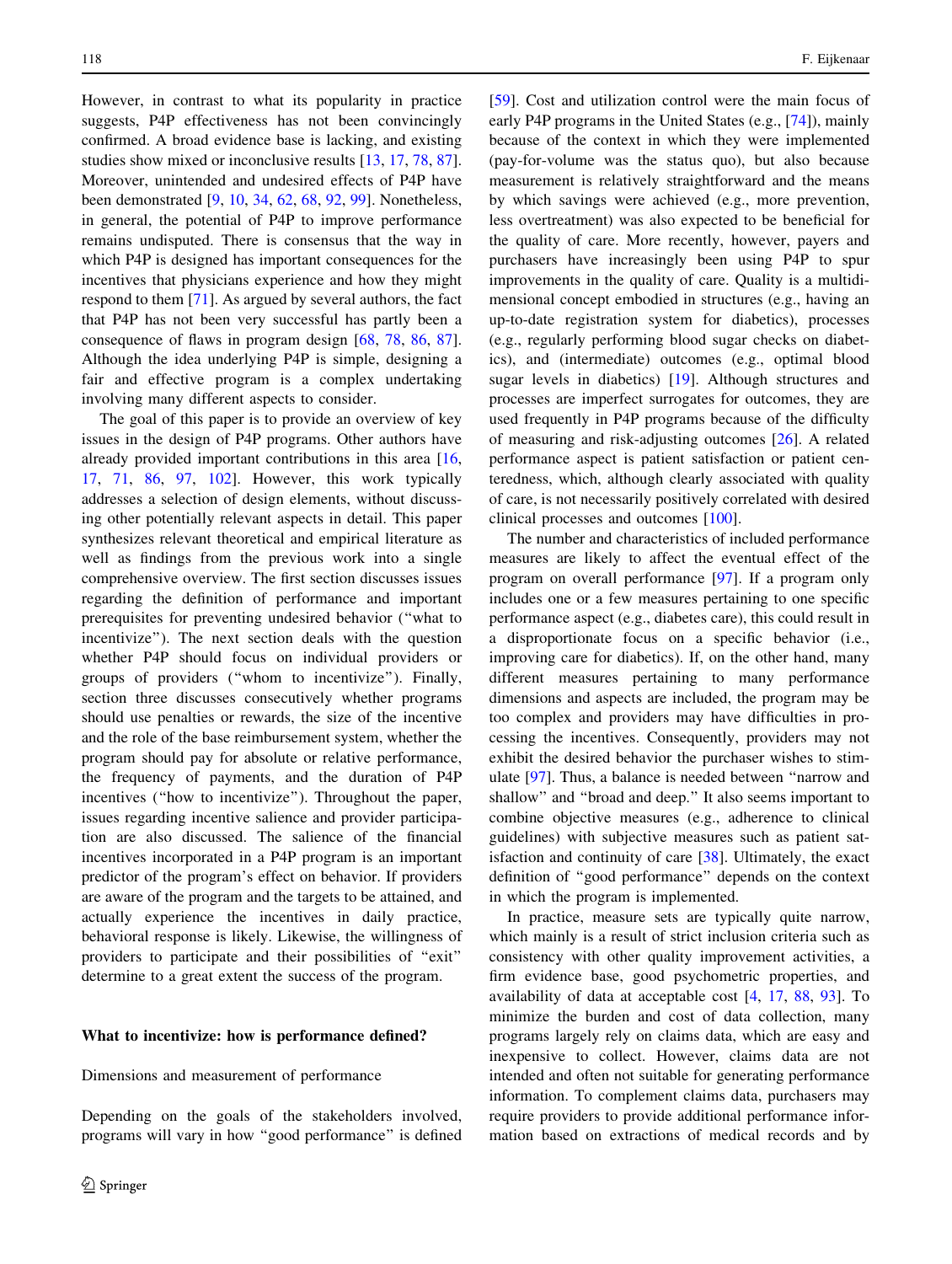administering patient satisfaction surveys. However, extracting data from medical records is often time consuming and expensive. Also, it imposes substantially higher burdens on smaller practices than on larger ones, and increased reimbursement to support record reviews may be necessary [\[65](#page-13-0)]. Information technology (IT) such as electronic medical records (EMR) may considerably reduce the cost and burden of data collection. Under the Quality and Outcomes Framework (QOF), a large national P4P program in the United Kingdom, primary care practices receive substantial financial rewards for scoring well on a large number of performance measures [\[85](#page-14-0)]. For each practice, performance information is extracted automatically via a uniform system of EMRs. This has several advantages, including complete and accurate data and improved possibilities for performing checks on selfreported data. In addition, because practices have ongoing insight into their performance and receive relative performance feedback, the system contributes to incentive strength. However, such a comprehensive IT infrastructure involves substantial investments. In the United Kingdom, primary care practices were largely compensated for health IT [\[22](#page-12-0)], but in other settings, this may not always be feasible and providers may have to share in the costs. An option is to make the financial incentives conditional on IT adoption, which is increasingly being done in many P4P programs. In the United States, EMRs are increasingly used for the purpose of data collection, although still on a relatively small scale [\[17](#page-12-0), [65](#page-13-0), [93](#page-14-0)].

## Risk adjustment

Patients are not randomly distributed across providers, and there is no level playing field regarding the attainability of performance targets. Consequently, providers who perform above average may be classified as average or even below average, whereas providers who perform below average may be classified as average or even above average, purely as a result of differences in case mix. This provides a strong incentive for providers to select healthy and compliant patients and to avoid severely ill and noncompliant patients. Adequate risk adjustment reduces this perverse incentive (in this paper, "risk" refers to patient characteristics that directly or indirectly affect providers' performance but cannot be influenced by providers, including demographic characteristics, socioeconomic status, and severity of disease). In general, outcome measures require more sophisticated risk adjustment than process measures because the latter are more within providers' control. It is therefore not surprising that structural and process measures are used much more often in current P4P programs than outcome measures. Indeed, in addition to a lack of routinely available clinical data, the limited use of outcome measures in practice stems from concerns among purchasers about the adequacy of risk-adjustment models [\[17](#page-12-0)]. Over the years, risk adjustment has become more sophisticated. As a result, it is increasingly being applied in P4P programs, and its importance is widely underscored [[17,](#page-12-0) [88](#page-14-0), [93\]](#page-14-0).

Because risk adjustment contributes to a fair allocation of performance payments, it may increase provider support and participation. However, as noted by Christianson et al. [\[12](#page-12-0)], "application of risk-adjustment techniques is often controversial. They can be difficult to explain and require sophisticated statistical methods to implement, which can cause [providers] to view them as arbitrary 'black boxes' and to be suspicious of their validity.'' Although transparent application and communication can mitigate these problems, even sophisticated risk-adjustment models may be insufficient to effectively remove incentives for selection [[54\]](#page-13-0). In addition, because of the complexity of patient care, providers are likely to have better information about their patients than the most detailed database and may therefore still be able to improve their performance through selection [[23\]](#page-12-0). Moreover, even if information on outcome quality can be routinely collected and risk adjustment would be adequate, these measures will often not be useful for P4P purposes because of low reliability as a result of small sample size [\[63](#page-13-0), [76](#page-13-0)]. In addition to clinical outcomes, this will often also hold for measures of utilization and resource use [\[54](#page-13-0), [63](#page-13-0), [73,](#page-13-0) [76\]](#page-13-0).

Therefore, one should be cautious with including outcome and resource use measures in P4P programs. They should only be considered for inclusion if risk adjustment is sophisticated and if sample size is large enough to yield sufficient reliability. Yet, other strategies may still be necessary to minimize incentives for selection. In the United Kingdom, for example, performance measures (including outcomes) in the QOF are not risk adjusted. Instead, for each measure, practices are allowed to exclude patients (e.g., those who are noncompliant) from the measurements. While this provides practices with a tool to increase income by excluding ''difficult'' patients or patients for whom targets had been missed rather than because of an appropriate reason, there is little evidence of inappropriate use of ''exception reporting'' [[20,](#page-12-0) [43](#page-13-0)], although more research is needed to confirm this. Extensive inspections and severe penalties for fraud may have contributed to preventing this behavior.

Risk selection is not just a theoretical concept. Hofer et al. [[54\]](#page-13-0) showed empirically that the easiest way for physicians being profiled on the blood sugar levels of their diabetic patients to have a substantial improvement in performance would be to deselect from their panel those patients with high blood sugar levels in the previous year. They demonstrate that if physicians with the worst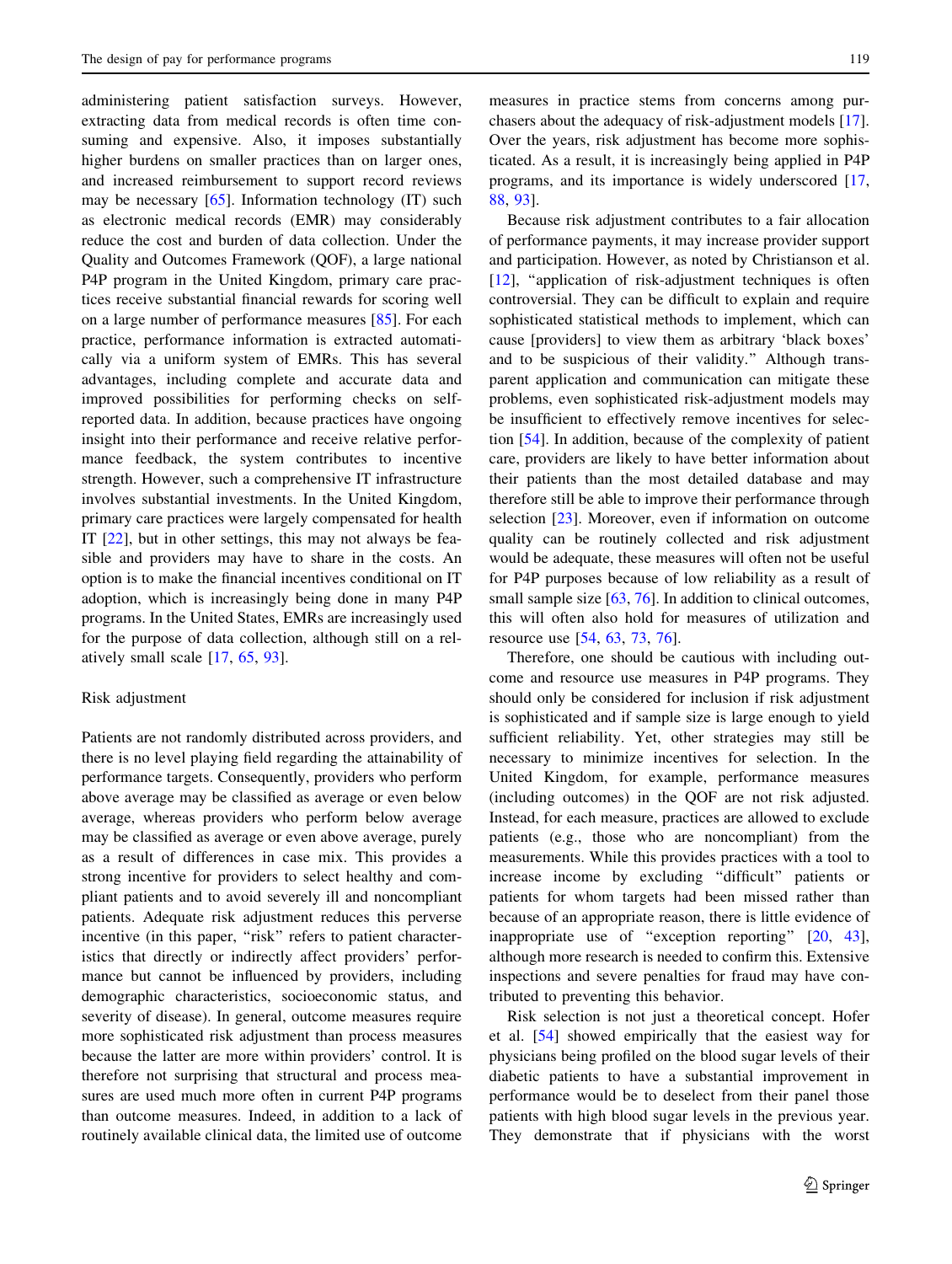performance in year t-1 manage to deselect the one to three patients with the highest blood sugar levels, they would in most cases achieve substantially improved performance than average in year t. In their analysis, about half of this improvement was due to patient selection. Shen [[92\]](#page-14-0) investigated whether a performance-based contracting system for nonprofit providers of substance abuse treatment resulted in providers selecting less severely ill clients in their treatment program in order to improve their performance. The data showed that after implementation of performance-based contracting, the proportion most severe patients increased in the control group whereas in the intervention group this proportion decreased, providing a clear indication that providers engaged in selection. Another study showed that public reporting of hospital- and surgeon-specific risk-adjusted mortality of coronary artery bypass grafting (CABG) patients led to substantial selection by providers [\[23](#page-12-0)]: relative to patients in states without such public reporting, a significant decline in the severity of illness of CABG patients was observed in the two intervention states. McDonald and Roland [[68\]](#page-13-0), comparing unintended consequences of large P4P programs in California and England, found that the inability of Californian physicians to exclude individual patients from performance calculations caused frustration and led some physicians to deter noncompliant patients. Finally, in Taiwan, a national P4P program for diabetes includes two unadjusted outcome measures. Because providers are free to choose which patients to enroll in the program, they both have an incentive and a clear tool for selection. Indeed, older patients and patients with greater disease severity or comorbidity were more likely to be excluded from the program than younger patients and patients with less disease severity or comorbidity [[10\]](#page-12-0).

## Teaching to the test

As a result of explicitly targeting specific aspects of care, P4P incentives may cause providers to focus disproportionately on those aspects of care that are measured and incentivized, possibly to the detriment of other, often more indeterminate aspects that are not (easily) measured [[38,](#page-12-0) [55\]](#page-13-0). In the literature, this is known as teaching to the test, which may occur especially in multitasking environments (such as medical care). However, it is also possible that rewarding specific behaviors leads to positive spillover effects on unincentivized aspects of performance. As noted by Mullen et al. [[75\]](#page-13-0), ''which response dominates will depend on the technology of quality improvement in medical practices, about which little is known. For example, screening and follow-up measures, such as mammography and hemoglobin A1c (blood sugar) testing for diabetics, may both be increased by a general improvement in information technology, such as a computerized reminder program, despite differences in administration technique and patient populations.'' In an empirical analysis of performance data of physician medical groups contracting with a large network HMO, Mullen et al. [[75\]](#page-13-0) did not find evidence of positive or negative spillovers on unincentivized aspects of care, although some rewarded performance measures improved. Another US study [[39\]](#page-12-0) found that among hospitals participating in a quality-improvement program, P4P had limited incremental impact on quality of care for acute myocardial infarction. In addition, no evidence was found that P4P had an adverse impact on improvement in processes of care for which there were no financial incentives. Two other studies have addressed teaching to the test with respect to the QOF in the United Kingdom, with more than 130 measures in about thirty different areas the most comprehensive P4P program in the world. Steel et al. [[94\]](#page-14-0) found neither improvement nor deterioration in unincentivized conditions. However, Campbell et al. [[9\]](#page-12-0) found a positive spillover effect on unincentivized aspects of an included condition, a deterioration of unincentivized aspects of two other included conditions (while incentivized aspects continued to improve), and a reduction in the continuity of care immediately after the QOF was implemented. Most current P4P programs include less performance domains and much smaller sets of measures per domain than the QOF. In the United States, while purchasers underscore the importance of a broad set of measures, sets are typically narrow [[4,](#page-12-0) [88](#page-14-0)]. However, the somewhat stronger evidence of teaching to the test in the United Kingdom may also have been a result of the magnitude of rewards, which can be up to 30 percent of practice income. Rewards of this size may have "crowded out" practices' intrinsic motivation, hence leading to negative spillover effects on unrewarded performance aspects (see below).

Although evidence of teaching to the test is limited, theory and practice suggests that the risk cannot be ignored and that unincentivized aspects should be monitored. As Mullen et al. [\[75](#page-13-0)] argue, "even though we fail to find conclusive evidence of negative spillovers (…), the concern that P4P encourages 'teaching to the test' should not be dismissed. Given the complex and largely unobservable nature of healthcare quality, we can only study some potential unintended consequences but we cannot confirm or reject the existence of all such effects (…). The negative incentives of P4P programs still exist and should be taken seriously given evidence that providers do indeed respond to incentives.'' Negative spillovers can be mitigated by adopting a varied set of performance measures. This also contributes to incentive salience because the fraction of providers' patients to which the incentive applies is large. The set should at least incorporate "high-impact"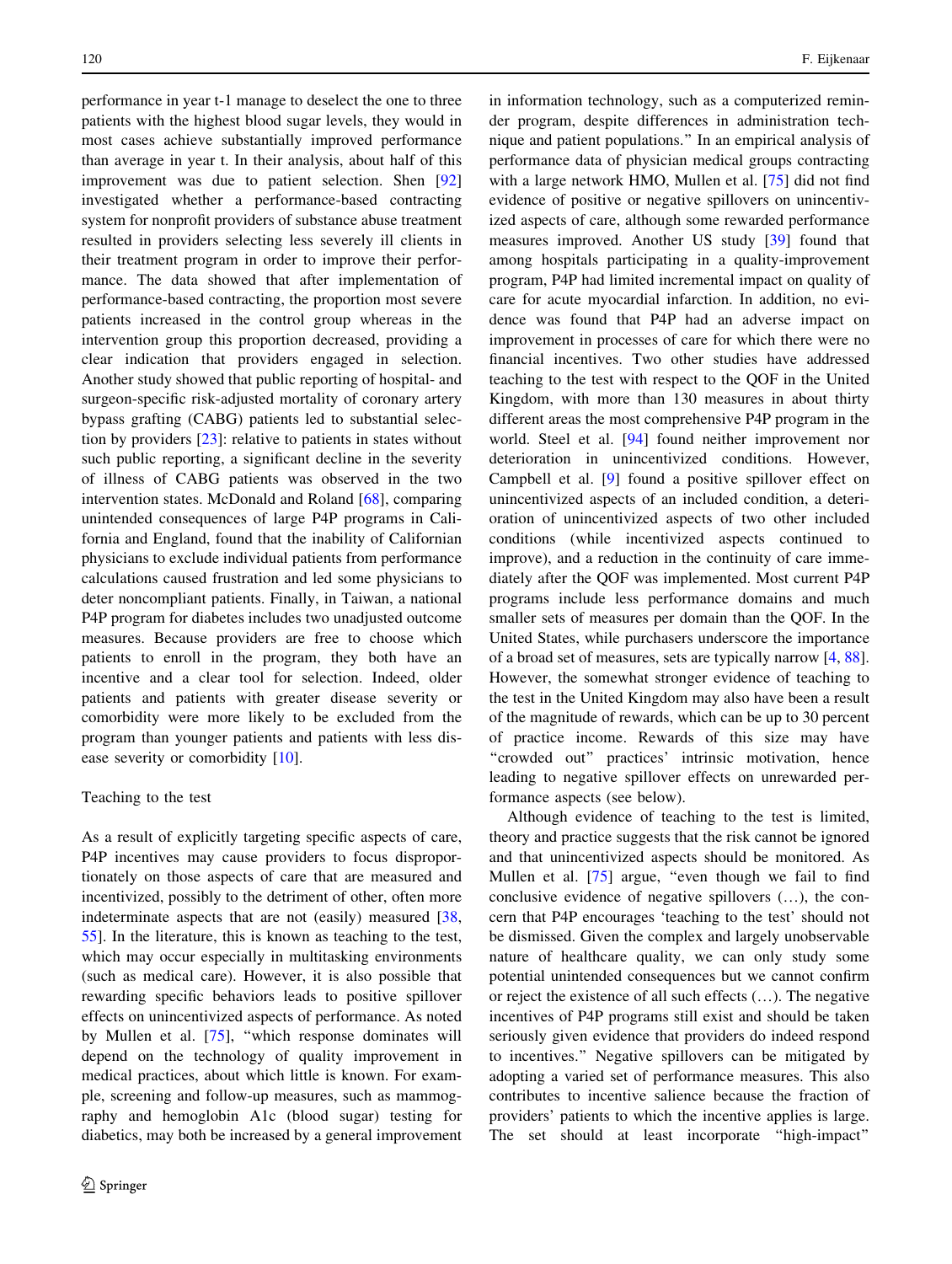measures, i.e., measures pertaining to conditions with a high prevalence and/or disease burden. However, especially with respect to clinical quality, lack of data often hampers inclusion of important performance measures. Therefore, if P4P is to contribute to improved patient outcomes, efforts should continue to focus on creating reliable and easy to apply methods for extraction and validation of patient-level data, and the merits of information technology for these purposes should be explored further. As noted, however, one should be cautious that the program does not become too complex because individuals often have difficulties in processing complex decisions that are tied to financial incentives [[71\]](#page-13-0). Yet, in P4P it is particularly important to carefully monitor the more indeterminate aspects such as continuity of care and patient centredness (both core features of good patient care) because these aspects will be among the first aspects that may be neglected when the extrinsic motivation of providers is emphasized [\[67](#page-13-0)]. However, adequate measurement of these aspects is often more difficult and more expensive than measurement of e.g., clinical processes or resource use. Consequently, even monitoring may be not feasible. It is important, therefore, that providers are actively involved in measure selection and program design.

## Providers' intrinsic motivation

Financial incentives based on productivity and financial results may have a negative impact on physician satisfaction whereas incentives based on quality and patient satisfaction may positively affect physician satisfaction [\[48](#page-13-0)]. A possible reason may be that the former goals are less aligned with physicians' professional norms and values and are therefore less acceptable to them [\[25](#page-12-0)]. Such dissatisfaction mitigates the likelihood of a desired response and increases the likelihood of undesired behavior because the incentives may ''crowd out'' providers' intrinsic motivation to provide high-quality care. Research has shown that extrinsic incentives may indeed result in outcrowding [\[18](#page-12-0)]. Although this literature primarily pertains to educational settings, the idea seems to apply particularly well to physicians who are believed to be driven for a large part by professionalism and have been socialized to put the interest of their patients above anything else [\[32](#page-12-0)]. The introduction of P4P could then play a trivializing role regarding the nonfinancial motivation [[6,](#page-12-0) [13\]](#page-12-0). However, this is also true for the base payment system. Moreover, outcrowding will be more significant as a result of base payments than of P4P because it involves larger sums of money. P4P aims to correct perverse incentives emanating from base payments and in order to make sure that these are not exacerbated, insight into how outcrowding occurs is required. According to Marshall and Harrison [\[67](#page-13-0)], outcrowding may occur in two ways: ''firstly, external incentives may impair selfdetermination, resulting in a shift in the locus of control and the resulting loss of professional autonomy. Secondly, external drivers may damage self-esteem, resulting in the perception that professionalism is no longer valued.'' In addition, when extrinsic incentives are provided for performing a particular task, individuals tend to view that task as irksome or hard to perform [[31\]](#page-12-0). Outcrowding is more likely to occur in creative tasks, in overly bureaucratic schemes, and in the more indeterminate aspects of professional practice [[67\]](#page-13-0). To prevent outcrowding, purchasers should make sure that the incentives are viewed as legitimating and reinforcing of internal motivators [[15](#page-12-0), [33\]](#page-12-0). If the incentives are aligned with providers' internal value framework, the likelihood that the program will be successful increases [\[67](#page-13-0)]. Alignment may be achieved by focusing on the more technical aspects of performance and by closely involving providers in program design and in developing, selecting, and validating the performance measures for which they will be held accountable [\[102](#page-14-0)]. All else equal, P4P may then compensate the loss in intrinsic motivation that occurs as a result of base payments. Outcrowding can also be mitigated by making participation voluntary. Even when providers are actively involved in the development process, imposed participation may be perceived as a loss of autonomy, which in turn may lead to undesired behavior. However, if participation is selective, performance differences among providers may be created, sustained, and/or enlarged, which may lead to and/or increase inequalities in access to high-quality care. Clearly communicating to providers the program's characteristics and potential merits and actively involving providers in program development mitigates this problem. But even if a high participation rate can be attained, reaching consensus will often be a long and difficult process and inevitably involves making compromises, which may result in diverging definitions of performance. It is therefore important that the program is designed such that it stimulates desired behavior and that agents (i.e., the healthcare providers) are incentivized to act in the interests of the principal (i.e., the purchaser).

In sum, performance is ideally defined broadly, provided that the set of performance measures remains comprehensible for providers. The set should at least incorporate "high-impact" measures of different performance dimensions, and the more indeterminate aspects should be monitored. However, measures should conform to strict criteria before they can be used in P4P programs, including good psychometric properties and availability of complete and accurate data. Outcome and resource use measures should only be included if risk adjustment is sophisticated and if sample size is large enough. However, even then providers may have incentives for selection, necessitating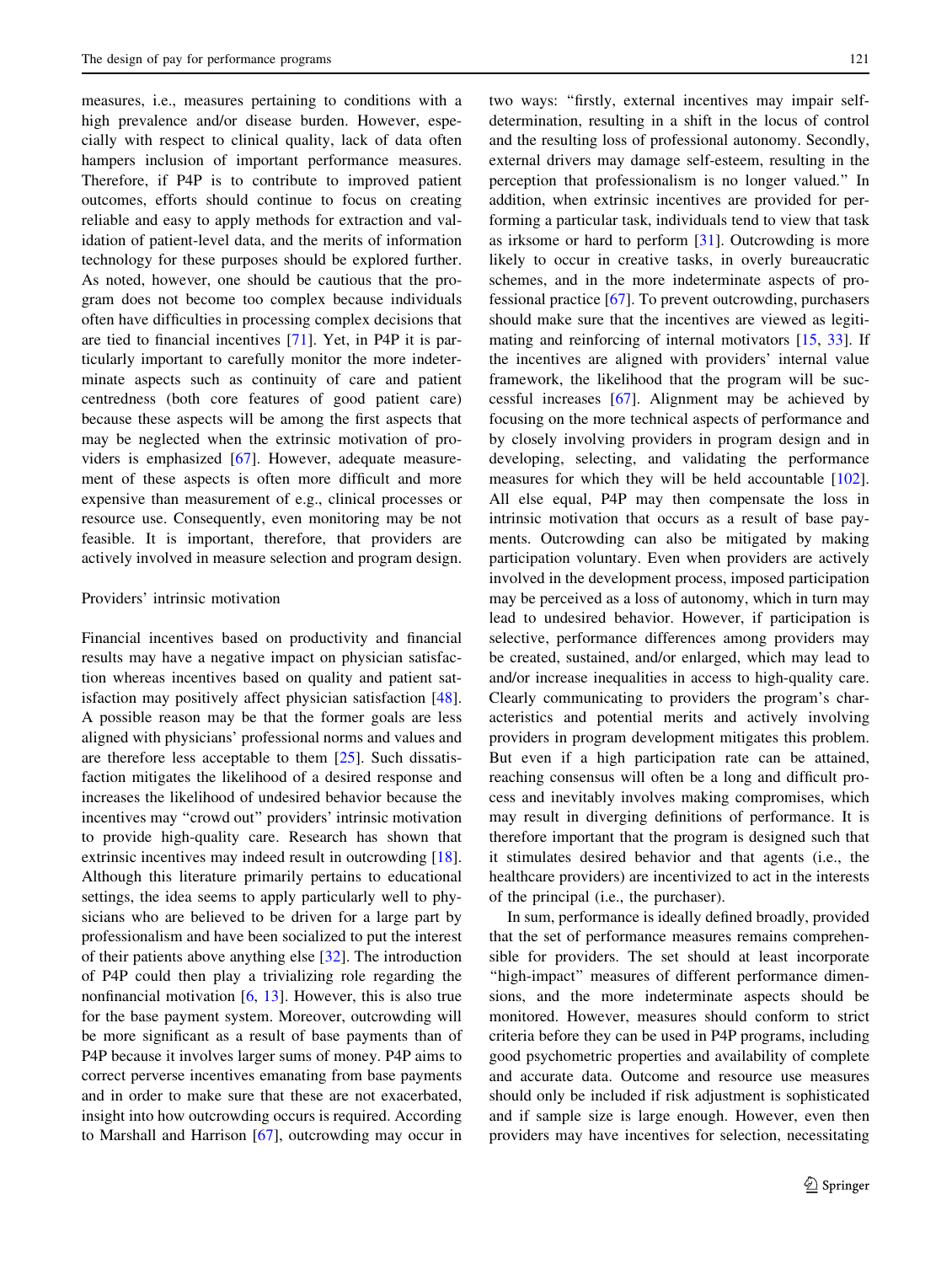other risk-mitigating measures. To prevent undesired behavior, it is vital that providers are actively involved in program design, though monitoring for undesired consequences and structured feedback to providers about such consequences occurring will likely remain necessary.

#### Whom to incentivize: individuals or groups?

For performance issues that can be improved most efficiently through group effort (e.g., those that require collective action), incentives should be directed toward the group level. For the extent to which issues are under individual physicians' control, incentives may be most effective when targeted at individuals [\[37](#page-12-0), [86,](#page-14-0) [97\]](#page-14-0). However, health care is increasingly provided in settings in which professionals from diverging medical disciplines cooperate in the treatment of patients. Consequently, it is becoming increasingly difficult to ascribe a ''good performance'' to an individual practitioner. Therefore, often it would be logical to target P4P at groups of physicians rather than individual physicians. (In this paper, we follow Town et al.'s [\[97](#page-14-0)] definition of a medical group, i.e., an actor in which two or more physicians operate as a partnership, have a common profit center, pool income, pay expenses, and distribute profits to group members, rather than an arrangement in which physicians retain their own income and contribute to common office expenses). In group incentives, in which the financial risk is shared among the physicians in the group, performance is affected through an effect on group culture, selection and socialization of new members, sharing of information, peer pressure, and collaboration [\[97\]](#page-14-0). They may be more effective than individual incentives because inefficiencies in health care are often viewed to be a result of a failure of systems [[29,](#page-12-0) [58\]](#page-13-0) and because of enabling factors like assistance of other professional and support staff [\[102](#page-14-0)], collaboration, peer review, and available infrastructure. However, it is important to assess whether and how incentives are passed along to group members [\[35](#page-12-0)]. When such mechanisms are not (effectively) in place, the effect of the program may be mitigated because the incentive to improve performance experienced by individual group members is weak [\[3](#page-12-0), [36](#page-12-0)]. Free riding on the efforts of peers may then be difficult to detect and penalize. As noted by Town and colleagues [[97\]](#page-14-0), problems of free riding will increase as group size increases because it is more difficult for social influence and monitoring to operate through peer relationships. The problem will be most pronounced in large groups where significant interdependencies among group members are absent. Peer pressure may then not be sufficient to offset the dilution of incentives that naturally occurs in group settings [[37\]](#page-12-0). Next to diluted incentives, from a purchaser perspective, a potential disadvantage of directing P4P at groups is that groups generally have more bargaining power than individuals and are more effective in defying or negotiating the terms of external incentive programs [\[77](#page-13-0), [97\]](#page-14-0). Based on interviews with sponsors of hospital P4P programs in the United States, Damberg et al. [\[17](#page-12-0)] noted that in negotiating the terms of their P4P contracts, sponsors experience greater bargaining power of hospitals compared to individual physicians. Finally, behavior may be hard to change in groups because of a shared culture. However, group culture may also present an advantage in that achieved performance improvements are likely to be sustained as a result of peer pressure and socialization of new members.

Individual and small-group incentives have an important practical disadvantage. The success of a P4P program depends on the reliability of the performance measures used, which requires sufficiently large panels of patients [\[64](#page-13-0)]. Especially when variation in performance attributable to the physicians is small, which tends to be the case particularly for outcome and resource use measures, large numbers of patients per measure are needed to generate reliable measurements [[63\]](#page-13-0). Patient panels of individual physicians and small groups are typically too small to measure performance reliably [\[2](#page-12-0), [54](#page-13-0), [56,](#page-13-0) [63,](#page-13-0) [76](#page-13-0), [90](#page-14-0)]. Thus, if P4P targets individual physicians or small groups, measured performance is likely to reflect to a significant degree random variation [[13,](#page-12-0) [73](#page-13-0)], possibly resulting in misclassification of providers and incorrect allocation of incentive payments [\[2](#page-12-0), [76](#page-13-0)]. Constructing composite scores could increase low reliability due to small sample size per measure [[8\]](#page-12-0) and has the additional advantage that it hampers gaming behavior. However, it requires rich data and complex calculations (e.g., for determining the relative weights of individual measures) and considerations [\[80](#page-13-0)]. Also, composites provide less actionable information on quality than individual measures and do not guarantee reliability levels sufficient to enable inclusion of large shares of providers [\[90](#page-14-0)]. Aggregating data across purchasers may also be an option [\[50](#page-13-0)]. However, for several reasons (e.g., possible violations of anti-trust regulation, technical difficulties, patient confidentiality), this does not occur on a large and systematic scale yet.

On balance, group incentives seem preferred over individual incentives, mainly because performance profiles are more likely to be reliable [\[56](#page-13-0)]. However, when performance is compared across groups, it is important that there are sufficient numbers of physicians in each comparison group to detect meaningful differences. Nonadjustment for clustering at the physician level (in addition to adjustment for patient characteristics) could lead to overestimation of the statistical significance of differences between groups [\[44](#page-13-0)]. In addition, groups differ considerably in size and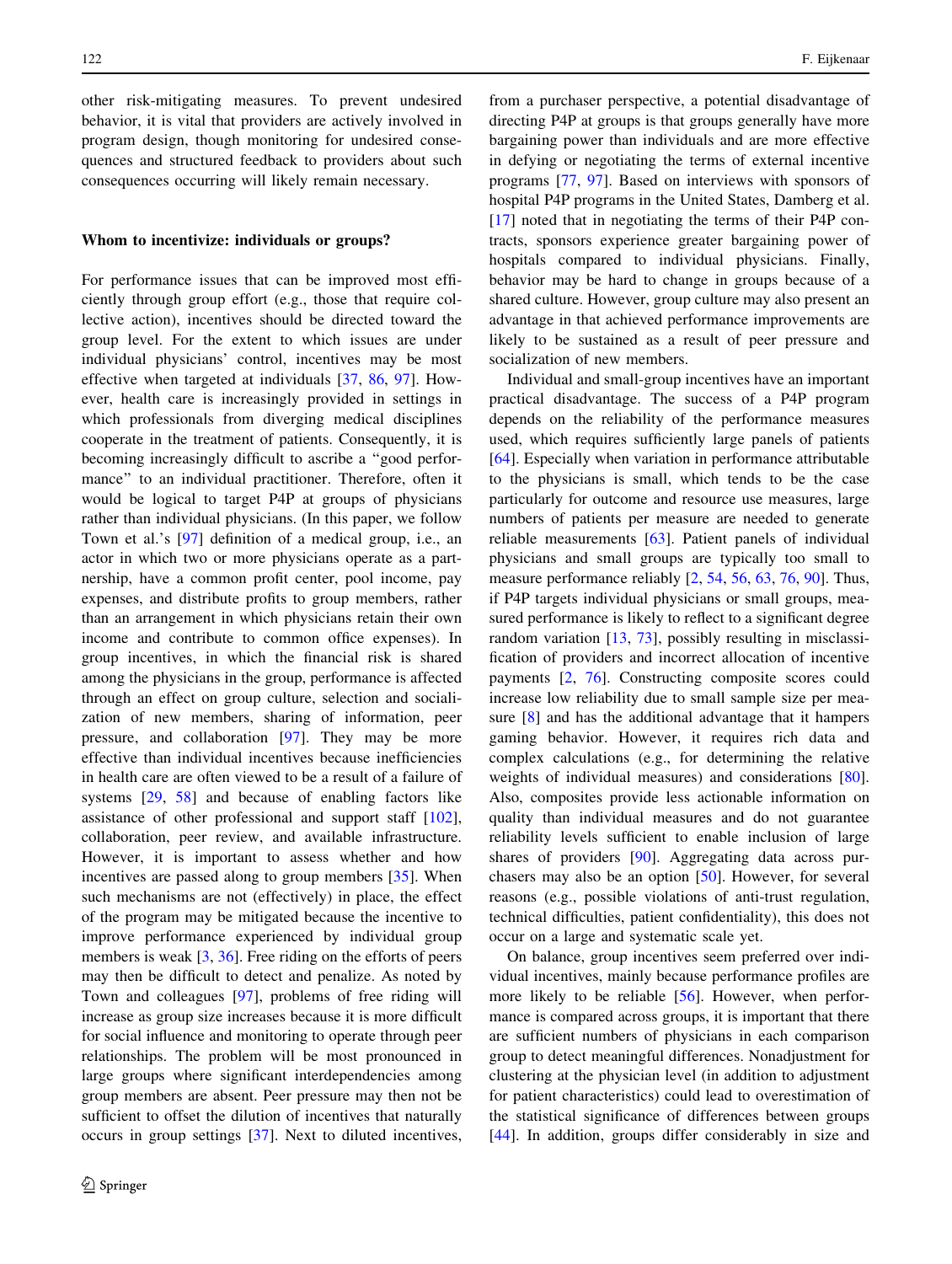composition, and it is unclear how to treat the many providers working in small practices with small numbers of patients for many measures [\[65](#page-13-0), [73\]](#page-13-0). Although health care is increasingly provided in group settings, small practice settings will likely remain important, necessitating strategies to facilitate inclusion of small practices [[65\]](#page-13-0). As methods for data aggregation and constructing composite scores continue to evolve  $[50]$  $[50]$ , it will be increasingly possible to include measures with small sample size and to target P4P at small groups. Of note, purchasers should be cautious in applying hybrid structures (e.g., using both group and individual incentives for a team with high interdependence among team members) because they have shown to perform worse than pure structures [\[97](#page-14-0)], perhaps because they are less transparent and therefore less visible to providers.

#### How to incentivize: how is the program structured?

#### Rewards versus penalties

Because individuals generally weigh losses more heavily than gains, a larger behavioral response can be expected if individuals perceive the incentive as a (possible) loss as opposed to a (possible) gain [\[61](#page-13-0)]. This implies that withholds will be more effective in improving performance than positive bonuses. For example, withholding \$1,000 from base payments with the possibility of releasing this amount in case performance targets are met will elicit a stronger behavioral response than offering providers a \$1000 bonus for good performance [\[17](#page-12-0)]. However, research has shown that incentive schemes incorporating losses tend to be perceived as unfair and may result in negative reactions among those incentivized [\[60](#page-13-0)]. Consequently, the program may not be acceptable to providers, and they may choose not to participate. This may especially be a problem if the bargaining power of the purchaser (e.g., a health plan) is relatively low and if providers can choose from among multiple plans to contract with [\[1](#page-12-0)]. But even if providers can be convinced or enforced to participate, the behavioral response to financial penalties may not necessarily be a desired response. The prospect of a loss may cause physicians to behave opportunistically, and incentives for gaming and other undesired behavior may be large. (Importantly, not receiving a bonus from a pool of money available for performance improvement may also be perceived by providers as a financial penalty because their relative income position deteriorates. Yet, negative reactions will be stronger in case of absolute financial penalties).

A possible way to still take advantage of the expected strong provider response while limiting the possibility of negative reactions is to combine rewards and penalties. For example, providers could be offered a choice between a \$1,000 bonus for meeting targets and entering a deposit of \$500 with the prospect of a \$2,000 bonus [[71\]](#page-13-0). In case the provider chooses the second option and fails to reach the target, it loses the deposit. Thus, providers are offered a choice between a possible increase in income without the possibility of a loss in income and a larger possible increase in income with the possibility of a loss in income. Such a scheme also provides insight into differences among providers in their expectations about their potential for performance improvement. Furthermore, it will likely be received positively by providers and increases the likelihood of high participation rates. Table 1 displays the characteristics of four possible schemes.

Despite the advantages of using rewards, purchasers may opt for using "old" money (e.g., redistributing money to high performers based on generically reduced base payments). They could argue that programs using rewards may not be sustainable and object to investing additional resources in settings with substantial inefficiencies [\[13](#page-12-0)]. It may be an option to use efficiency savings to finance the program. However, performance improvement will, at least in the short term, often be accompanied by cost increases because a substantial share of quality problems is related to undertreatment. Another option is to make use of inflation. Providers could be given the prospect they will at least receive their current absolute income in the next period and, if they reach certain performance targets, they will

| Income increase or<br>decrease possible? | Incentive strength | Likelihood of<br>negative reactions |
|------------------------------------------|--------------------|-------------------------------------|
| Decrease only                            | High               | High                                |
| Increase only                            | Moderate           | Low                                 |
| Both                                     | High               | Moderately high                     |
| Depends on choice                        | Moderately high    | Moderately low                      |
|                                          |                    |                                     |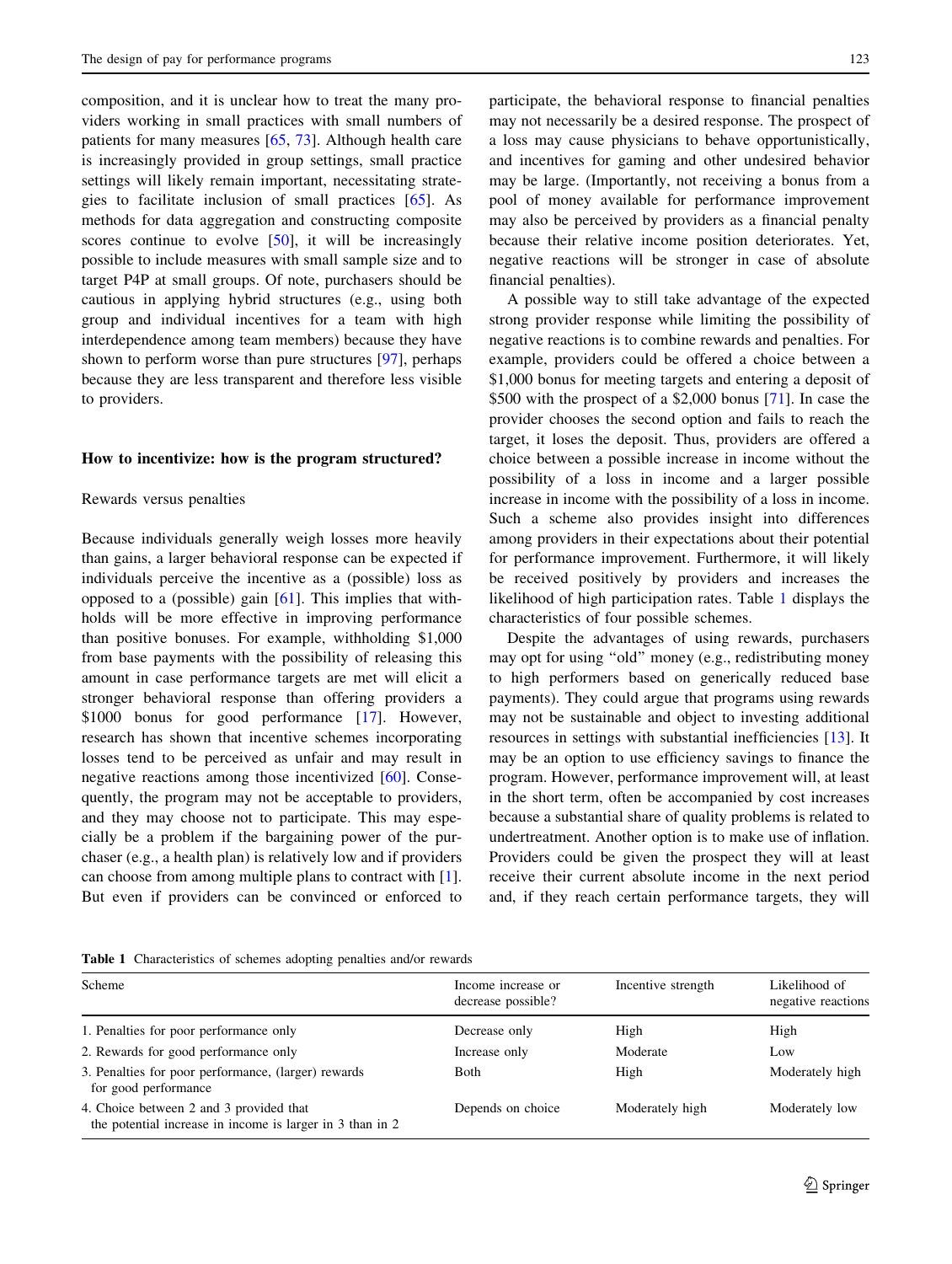also receive a mark-up based on the general increase in price levels. In that case, the perceived decrease in income for low performers is relatively small. However, negative reactions cannot be ruled out. Thus, in case positive incentives are not possible, the extent to which P4P will improve overall performance depends on whether providers can be convinced or enforced to participate and whether provider behavior can be effectively monitored and, if necessary, countered. In practice, the use of negative incentives in P4P programs has been declining rapidly. In the United States, although withholds are still applied in ten to twenty percent of current programs, more than 60 percent only use bonuses, mainly because of anticipated negative reactions and the importance being attached to a collaborative rather than a combative tone [[4,](#page-12-0) [17,](#page-12-0) [93\]](#page-14-0). Also in other countries, P4P programs typically only provide positive incentives.

#### Incentive size

All else equal, the higher the revenue potential for providers, the larger their response and the impact on performance, up to a certain point. Large incentives are salient and increase the likelihood that the costs of performance improvement, including the opportunity costs of not doing something else, are covered  $[16, 47, 101]$  $[16, 47, 101]$  $[16, 47, 101]$  $[16, 47, 101]$  $[16, 47, 101]$  $[16, 47, 101]$  $[16, 47, 101]$ . These costs will vary by the base payment system and the set of performance measures, so the payment level sufficient to realize improvements is not a static figure [\[12](#page-12-0)]. In general, the relationship between incentive size and performance will be positive with diminishing marginal increases in performance above a certain payment level. This is because the marginal utility of income generally diminishes and because every unit of performance improvement will be harder to attain than the previous unit. Also, there is evidence that the reference- or target- income hypothesis is applicable to physicians  $[81, 82]$  $[81, 82]$  $[81, 82]$  $[81, 82]$ , suggesting that when physicians reach a certain income level, additional payment will not lead to further significant improvements. Large payments, therefore, need not necessarily be more effective than smaller payments. Although large payments may still be necessary to persuade providers to participate, compared with small payments they are more likely to impair providers' intrinsic motivation [\[18](#page-12-0), [33](#page-12-0)]. Consequently, the likelihood of undesired behavior increases because positive net gains of this behavior are more likely. Monitoring for this behavior may be costly and difficult, so in determining incentive size purchasers will often be confronted with a trade-off between an increased (but at a certain point diminishing) impact on performance and reduced intrinsic motivation. Yet, if payment levels are set high enough, the positive effect on incentivized performance may be greater than would be obtained through intrinsic motivation alone [\[17](#page-12-0)]. This is illustrated by Gneezy and Rustichini [\[40](#page-12-0)], who show empirically that in financial incentive schemes one should pay enough or not pay at all.'' However, increasing incentive size to surpass the loss in intrinsic motivation is of course an imperfect solution that may not be sustainable and could lead to problems like teaching to the test [[55,](#page-13-0) [79\]](#page-13-0). Therefore, relatively low-powered payments seem to be preferred, provided that they are based on performance measures that are aligned with providers' professional norms and values.

Empirical research on the influence of incentive size is scarce. Hillman et al. [\[52](#page-13-0), [53\]](#page-13-0) suggest that the limited success of the programs they evaluated may have been due to the small bonus size, as well as short program duration (less than 2 years) and lack of physician awareness. Conversely, Mullen et al. [[75\]](#page-13-0) found that a dramatic increase in payment size triggered behavioral response. They investigated whether movement in selected quality measures changed when in addition to PacifiCare (a large network HMO in California that had been running its own P4P program called QIP), five other health plans in the Integrated Healthcare Association (IHA) coalition adopted P4P using a common measure set. Implementation of the IHA program considerably increased the size of potential bonuses for medical groups compared to what they could potentially earn under QIP. The authors found that while the QIP alone had not been able to generate improvements in quality, after the other plans also adopted P4P some quality measures did improve. Thus, the authors concluded that payment size matters [\[75](#page-13-0)]. Finally, in the UK QOF, which has been successful in improving performance in primary care, performance payments can be up to 30 percent of practice income [[22\]](#page-12-0). However, it is unclear to what extent observed improvements can be attributed to these generous payments. In addition, as shown by McDonald and Roland [\[68](#page-13-0)], the large financial incentives have likely changed the nature of the office visit: ''The requirement to enter data into the electronic medical record to respond to the large number of targets was described as reducing eye contact, increasing time spent on data collection, and potentially crowding out the patient's agenda.''

The opportunity costs of complying to P4P incentives (i.e., the gains forgone of doing the next best alternative) are determined largely by the base payment system [\[35](#page-12-0)]. Especially in fee-for-service, these costs can be substantial because time and effort put in improving performance cannot be used to treat patients and to perform tests. Opportunity costs can be mitigated by replacing base payments by performance-related payments. However, multitasking predicts that important performance dimensions will likely never be contractible so that mixed payment is appointed [[27\]](#page-12-0). Even if performance would be entirely contractible, even on outcomes, the optimal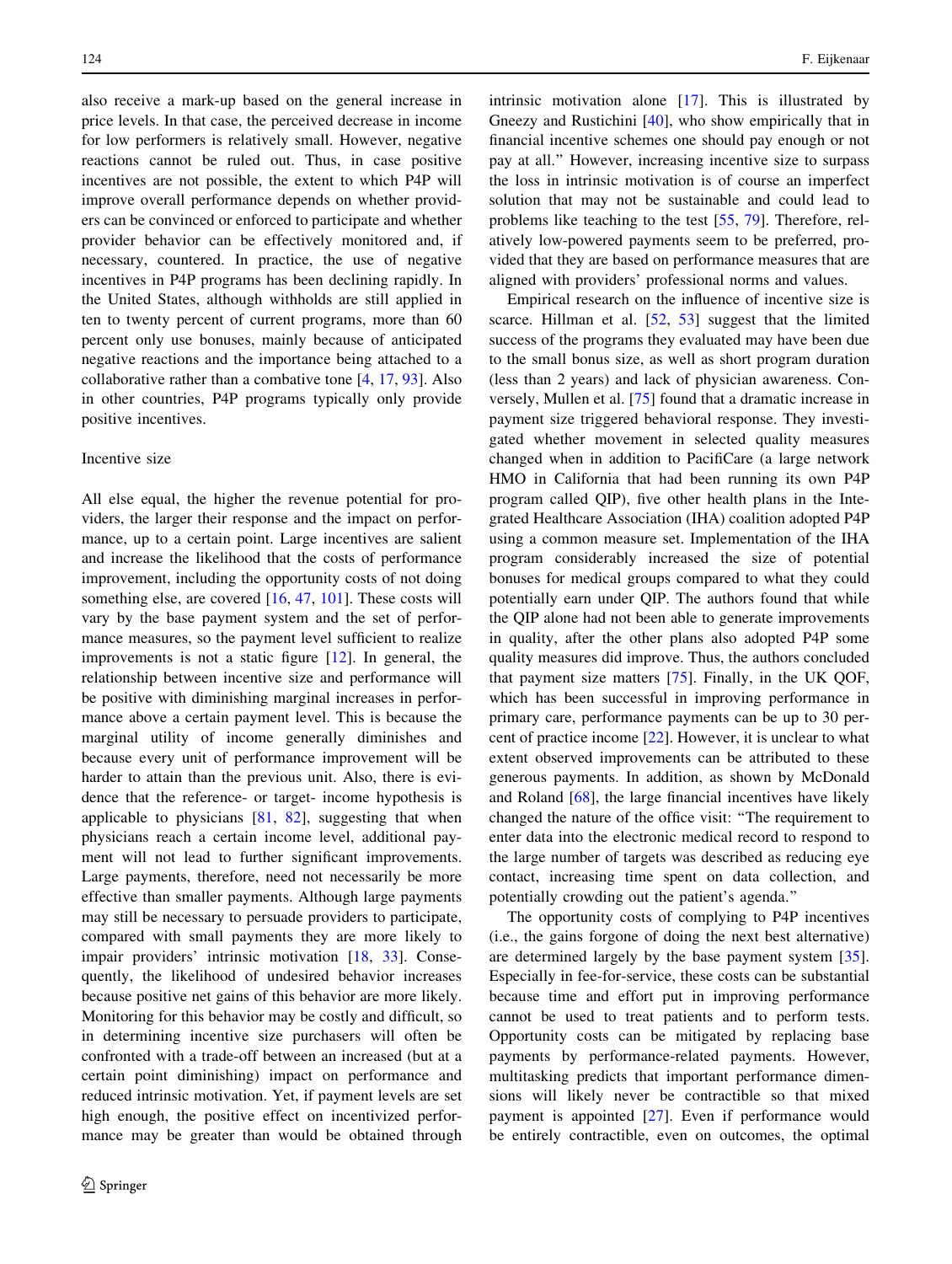compensation scheme would often still have a component of income that is guaranteed because practice in health care is inherently uncertain and physicians tend to be risk averse [\[97](#page-14-0)]. Performance-related payments will therefore be supplemental to base payments. In addition, it seems warranted to ''decouple'' incentive payments from base payment as much as possible [[71\]](#page-13-0). Augmenting base payment from \$1,000 to \$1,100 will generally elicit a smaller behavioral response than providing a separate \$100 bonus because individuals perceive the difference between \$0 and \$100 as larger than the difference between \$1,000 and \$1,100. Without decoupling, the incentive payment may be perceived as negligible compared to the base payment and the behavioral response may be small [\[95](#page-14-0)]. However, decoupling adds to administrative complexity [\[71](#page-13-0)].

## Absolute versus relative performance

Incentive payments can be based on absolute performance (e.g., performing a foot examination for at least 90 percent of eligible diabetics), relative performance (e.g., belonging to the 10 percent of physicians with the highest rates of performed foot exams), and improvement in performance (e.g., large payments for large improvements with improvement weighted more heavily at higher performance levels than at lower levels). Absolute targets are transparent and will be more acceptable to providers than relative targets because they involve less uncertainty. However, in a system in which the same P4P program is applied uniformly to a large group of providers, absolute targets may not be very efficient because a substantial portion of bonus payments may be awarded to providers already at or above the targets. Furthermore, for improvement beyond targets and improvement not reaching targets, providers receive zero incremental payment [[86\]](#page-14-0). The goal gradient hypothesis predicts that a goal should be perceived attainable by providers; otherwise, little response can be expected [\[49](#page-13-0)]. Similarly, little effort can be expected after the goal has been achieved. These difficulties can be solved by differentiating required performance targets across groups, depending on groups' baseline performance (for individual-level incentives, such an arrangement will probably not be feasible because of high transaction costs). For groups with low baseline performance, target and payment could be set relatively low, whereas for highperforming groups, target and payment could be set relatively high.

Relative schemes stimulate continual improvement. However, because they encourage competition, they may reduce collaboration and dissemination of best practices and may sustain performance gaps across providers [\[86](#page-14-0)]. Furthermore, the behavior of competing providers is to a large extent beyond the individual provider's control but does influence that provider's ranking. The strength of the incentive may be limited because ''type I errors (false positive rewards based on relatively poor performance of others) and type II errors (false negative penalties or foregone rewards because of relatively good performance of others)'' are likely [[16\]](#page-12-0). Moreover, compared with absolute targets, relative targets involve more uncertainty for providers regarding their possibilities and/or the efforts needed to become eligible for payment. Because individuals tend to be risk averse, P4P programs accompanying little uncertainty will be more appealing to providers and will therefore lead to higher participation rates than programs accompanying much uncertainty. Conversely, an advantage of a relative scheme over an absolute scheme is that the total amount of incentive payments can be calculated ex ante [[86](#page-14-0)], which gives providers the prospect of certain payment in case targets are reached. In an absolute scheme, if more providers than expected reach the threshold(s), either new money has to be generated or payment per eligible provider has to be decreased. This is exactly what happened in the QOF in the United Kingdom. By 2006–2007 (the third year), primary care practices scored on average more than 95 percent of the points available, which exceeded the predictions of the Department of Health, which had anticipated 75 percent attainment [\[22](#page-12-0)]. While generating new money will be difficult, reducing payments will probably lead to negative reactions among providers and a reduced effect of the program in the future [[16\]](#page-12-0). If there is not much flexibility in increasing the pool of incentive payments, the pool may be set to a maximum about which participating providers should be informed in advance.

Both relative and absolute schemes using single targets risk being resisted by providers because they explicitly create ''winners'' and ''losers.'' Because providers may perceive losing as a penalty, a single target scheme may provoke undesired behavior. As noted, this difficulty can be solved by varying required (absolute) performance targets across providers, conditional on baseline performance. Another option is to confront all participating providers with a series of (absolute) targets with large payments for reaching high targets and low payments for reaching low targets. Such a scheme also rewards improvement. The downside of this approach is that the program may be viewed as unfair and demotivating by high performers. In that case, an option could be to choose a particular target as a starting point (e.g., 50 percent) and to increase payments as higher targets are reached. Providers with scores below 50 percent then get nothing or could be given a penalty. Another option is to eliminate targets altogether and to use a continuous gradient [[71\]](#page-13-0). Yet, a scheme using targets may be a stronger stimulus than a continuous scale because providers have clear goals to work toward. Again, the QOF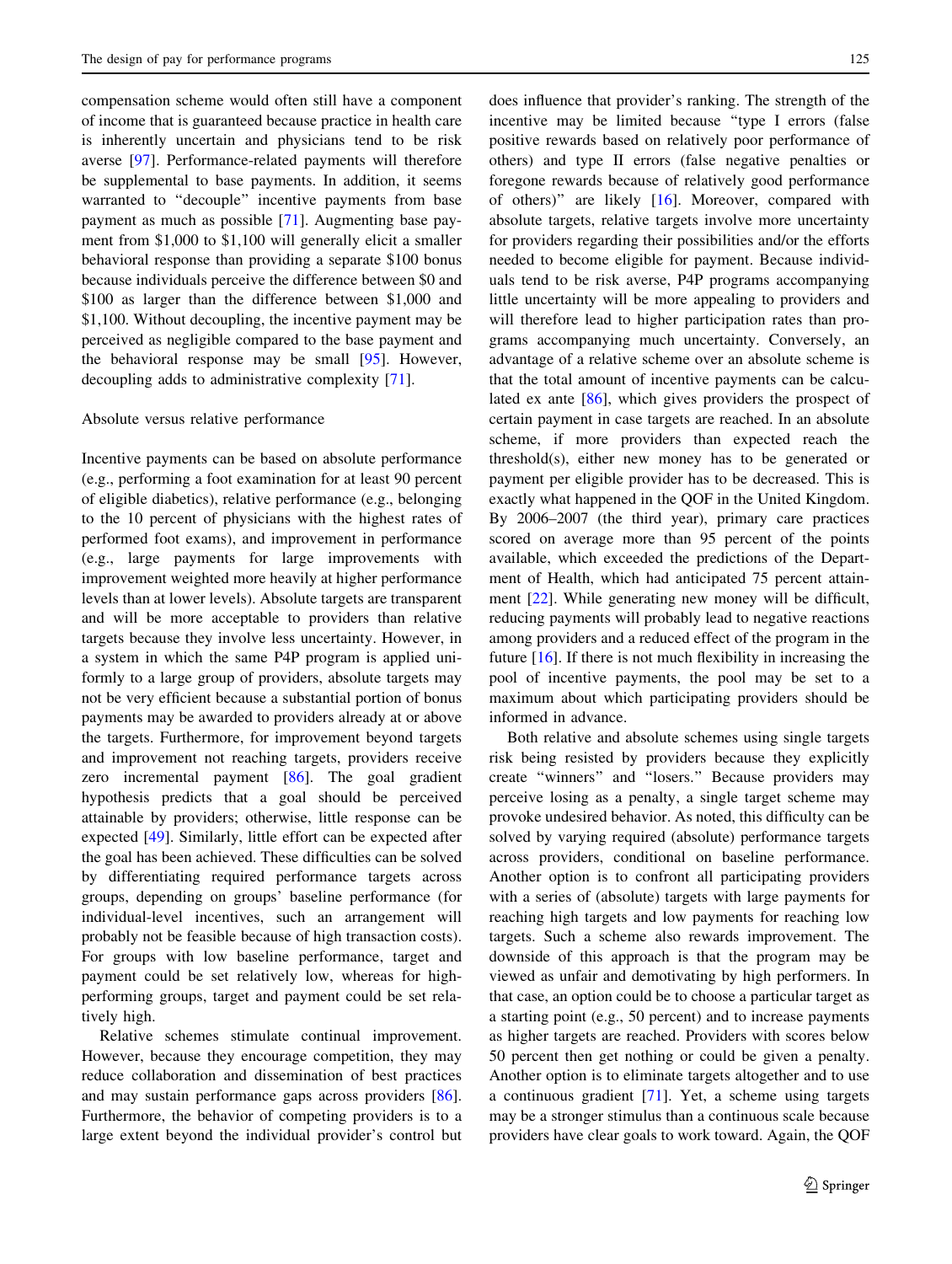provides some (weak) empirical evidence. In the QOF, each performance measure has a lower (e.g., 40 percent) and an upper target (e.g., 90 percent). Between these targets, performance is measured on a continuous scale and practices earn more points for reaching higher performance levels. Improvements in the quality of care were most pronounced for GPs with the lowest scores, narrowing inequalities in quality of care, especially for chronic conditions [\[21](#page-12-0)]. This may well have been a result of the use of the continuous scale because even for the worst performers, the lower targets were often attainable and for them, improvements would entail large increases in income.

Alternatively, purchasers could opt for a system that rewards high-value care, provided by anyone [[86\]](#page-14-0). This can be achieved by ''paying all providers an additional fee for each appropriately managed patient or for each recommended service [so that] every provider has an incentive to deliver the best care to each patient seen.'' Drawbacks of this approach (e.g., actuarial uncertainty for the purchaser) have to be traded-off against its advantages (e.g., its simplicity and certainty for providers, as well as less incentives for risk selection compared to explicit targets). A recent study by Chien et al. [\[11](#page-12-0)] showed that within a health plan that implemented a ''piece-rate'' P4P program (i.e., providers received a payment for each patient meeting a performance benchmark), childhood immunization rates increased significantly more than among health plans that did not. Also, the program did not exacerbate disparities nor have a negative effect on children with chronic conditions.

In sum, differentiating required absolute performance levels across providers and/or applying a series of tiered absolute targets, possibly combined with additional fees for each appropriately managed patient, are preferred over a uniform, single threshold system and schemes using relative targets. Advantages of combining different approaches in a single program should be weighted against increased complexity and reduced incentive salience.

#### Frequency of payments

Providing a monthly \$100 bonus with an additional payment of \$500 based on overall improvement will be a more effective lever of improvement than a single \$1,700 bonus at the end of the year. This is because people tend to discount future gains by a certain rate, which increases with the length of the delay [[30\]](#page-12-0). In addition, people generally discount losses at lower rates than gains and large outcomes more than small outcomes [\[30](#page-12-0), [96](#page-14-0)]. Thus, minimizing the time lag between care delivery and payment is warranted, especially when large payments are used, also because the costs of improving performance are often incurred without much delay. A high frequency becomes even more important in case providers experience

uncertainty regarding the net gains of improvement efforts (as in relative schemes) because, compared to schemes involving little uncertainty, possible gains will be discounted at higher rates. A second reason why a high payment frequency is important is that in risk-averse people, each additional unit of income leads to a smaller increase in utility than the previous unit. A large lump-sum payment will likely be less effective than a series of smaller, more frequent payments because each payment is judged as a new gain rather than an addition to the previous gain [[17,](#page-12-0) [95](#page-14-0)]. Finally, a high payment frequency increases incentive salience. In practice, however, data collection and validation may considerably delay payments, and long performance periods may be necessary to yield sufficient reliability. In a randomized experiment, Chung et al. [[14\]](#page-12-0) investigated whether the impact of P4P is larger when payments are provided quarterly as opposed to annually. They found no difference between the two trial arms in average quality score or in total bonus amount earned. However, physicians also received quarterly performance feedback, and the authors were unable to disentangle the effects of quarterly P4P and quarterly feedback. Also, regardless of the payment frequency, the size of the incentives may have been too small to elicit a noticeable impact on performance (bonuses were potentially 2.5 percent of the average physician's annual income), although this was not specially examined.

Clearly, for performance on outcomes that occur in the long term, a high payment frequency is not possible. In that case, P4P programs will have to resort to structural and process measures, as well as to more generic measures like patient experience, which can be measured on a more regular basis. At least in theory, for these measures, a high payment frequency contributes to incentive strength. This does not imply that P4P can be used only for short-term objectives. For example, in long-term contracts with hospitals, payment could be linked to 5-year mortality for different conditions. However, for specific types of care (e.g., rehabilitation and preventive care), P4P will not often be linked to clinical outcomes because they occur too far in the future. Instead, other types of outcomes may be included such as patient-reported outcomes or, regarding rehabilitation, patients' general abilities to independently perform activities of daily living.

#### Program duration

As noted by Town and colleagues, expectations about the future stability of new incentive schemes may influence whether providers will be responsive to these schemes. The decision to invest in performance improvement (e.g., adopting an expensive IT infrastructure) requires making projections about future payment rates and expectations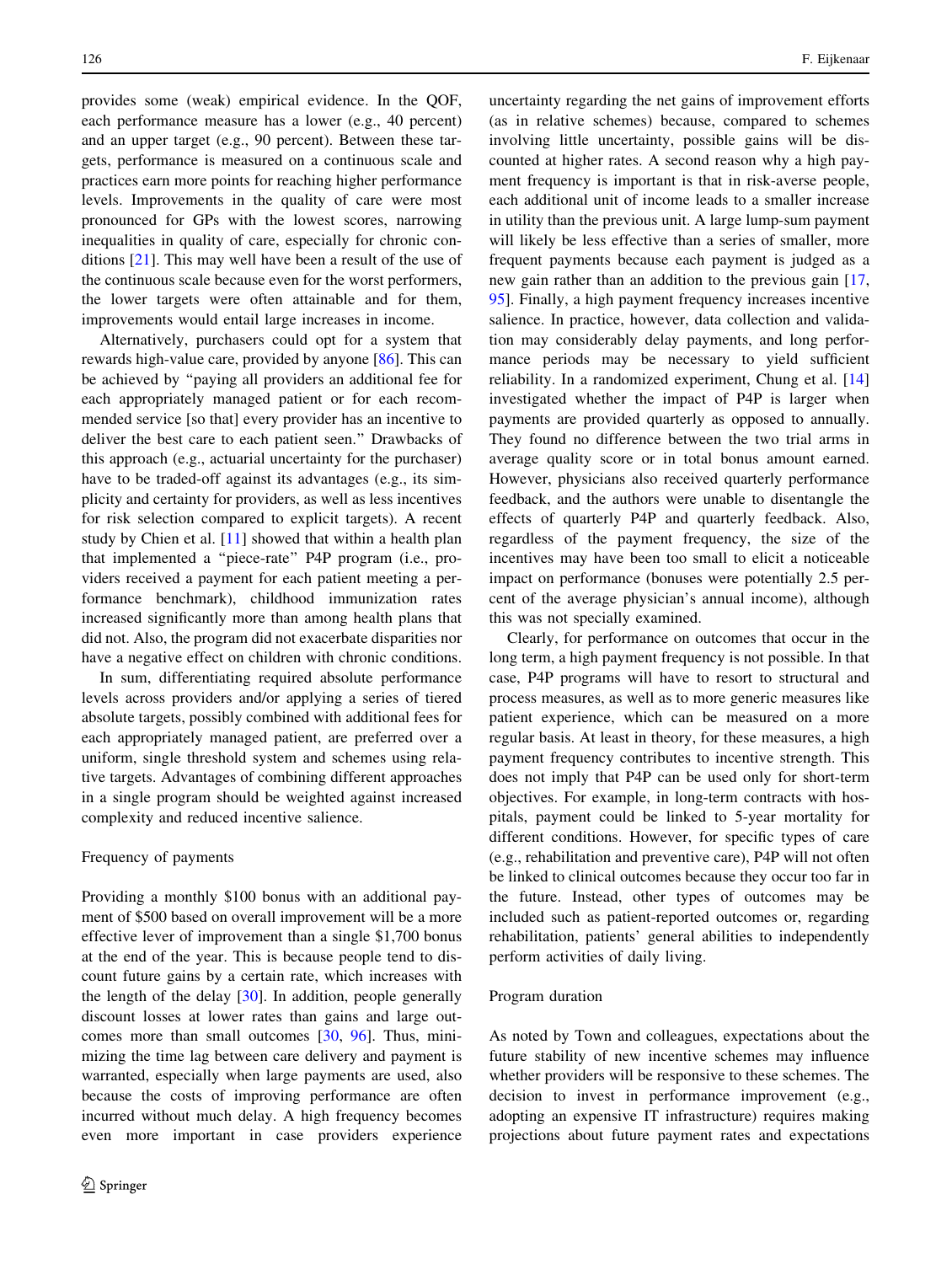about return on investment [[97\]](#page-14-0). Thus, the duration of the program as well as providers' expectations hereof seem important predictors of its effectiveness. Programs that are perceived as a stable systemic change will probably be more effective than programs that are perceived as a temporary effort. In addition, the effects of external rewards tend to last only through the period of incentive delivery; as soon as the scheme is abolished, performance may revert to the baseline level [[16,](#page-12-0) [18](#page-12-0)]. P4P aims to counterbalance perverse incentives in the base payment system (e.g., the incentive to do more than necessary in a fee-for-service system), so abolishing P4P incentives would mean that providers are confronted again only with the incentives emanating from the base payments. Therefore, once implemented, performance-related payment should ideally remain a permanent component of providers' compensation. However, it is questionable whether programs using solely new money (generated through efficiency savings or otherwise) are sustainable in the long run.

The frequency of turnover of performance measures, i.e., the duration of incentivizing specific aspects of performance within the program, is also of relevance [\[102](#page-14-0)]. A high frequency can be demoralizing for providers, especially if measures in which substantial effort has been put are replaced as soon as targets are reached. Yet, periodic reevaluation of measures will be essential, also from an efficiency viewpoint; it may not make sense to continue using measures in which performance has reached a plateau. In that case, replacing and/or updating measures are warranted, also because variation in performance may have become too small to measure performance reliably and to discriminate across providers [[63,](#page-13-0) [90](#page-14-0)].

## **Discussion**

This paper provides an overview of key issues in the design of P4P programs by synthesizing theoretical and empirical literature. The design of P4P programs is important since it determines the way in which the behavior of providers is influenced. To prevent undesired behavior, careful consideration of how the incentives are framed is vital, especially in multitasking environments [\[55](#page-13-0)]. Although the idea underlying P4P is simple, this paper has shown that designing a fair and effective P4P program is a complex undertaking requiring consideration of many interrelated aspects and potential pitfalls. Nonetheless, several tentative conclusions can be made, which are summarized in Table 2.

However, conclusions on appropriate program design are inherently context-dependent. Judgment about whether a particular P4P program is designed appropriately will

#### Table 2 Conclusions with respect to P4P-program design

#### What to incentivize

- Performance is ideally defined broadly, provided that the set of measures remains comprehensible
- Concerns that P4P encourages "risk selection" and "teaching to the test'' should not be dismissed
- Outcome and resource use measures should be included provided that risk adjustment is sophisticated and sample size is sufficient. Other strategies to minimize incentives for risk selection may still be necessary
- Measure sets should at least incorporate "high-impact" measures; the more indeterminate aspects of care such as patient satisfaction and continuity of care are ideally also included or monitored
- P4P incentives should be aligned with professional norms and values; it is vital that providers are actively involved in program design and in the selection of performance measures
- Monitoring, structured feedback, and sophisticated information technology will remain important in preventing undesired provider behavior
- Whom to incentivize
- On balance, group incentives are preferred over individual incentives, mainly because performance profiles are then more likely to be reliable
- Individual or small-group incentives as well as using measures with small sample size will become increasingly feasible as methods for constructing composite scores evolve
- Caution should be upheld in applying hybrid schemes
- Participation is ideally voluntary provided that broad participation among eligible providers can be realized

How to incentivize

- Whether rewards or penalties should be used is context-dependent. Offering providers a choice among schemes also including penalties may be considered
- Increasing the size of the incentive increases their strength up to a certain point. Yet, relatively low-powered payments are preferred, provided that providers' costs of improving performance are covered
- Differentiated absolute targets across groups and/or a tiered series of absolute targets, possibly combined with additional ''piecerates'' for each appropriately managed patient, are preferred over single targets and schemes using relative targets
- The time lag between care delivery and payment should be minimized
- P4P should be a permanent component of compensation and is ideally decoupled from base payments. Measures should be reevaluated periodically and be replaced or updated as necessary

vary according to the setting in which it was implemented. For example, when providers are capitated, payment can be relatively small because, all else equal, the opportunity costs of improving performance are low compared to when providers are paid through fee-for-service. Next to the base payment system, other relevant contextual factors are the characteristics of the practice environment (e.g., the level of information technology); whether P4P is implemented in a single-purchaser healthcare system or in a system with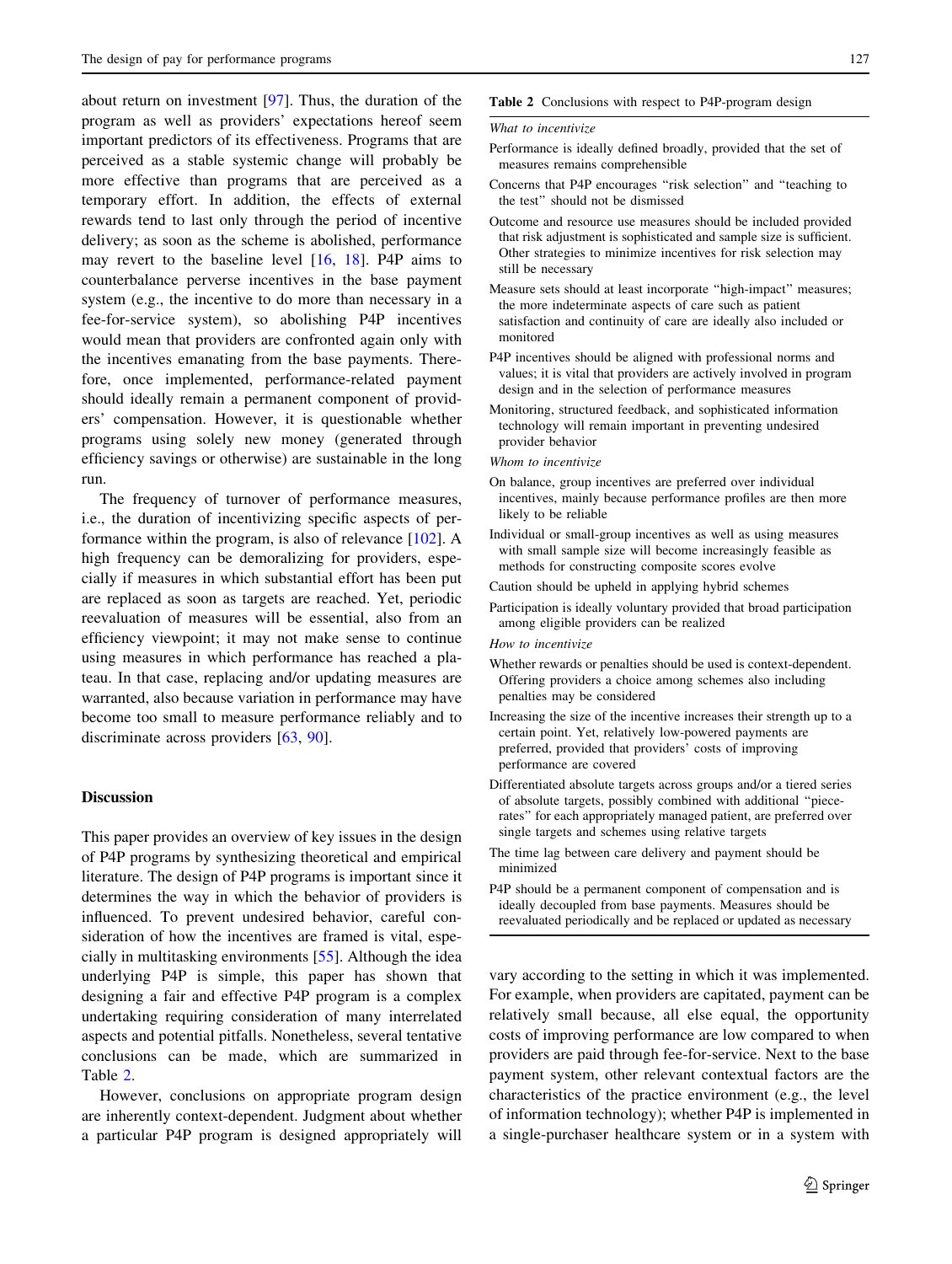multiple (competing) purchasers and, in case of the latter, the extent to which there is overlap in provider networks (much overlap may result in conflicting incentives for individual providers and increased complexity in provider decision making); whether P4P is implemented in a system in which financing and delivery of care are integrated (such as HMO-like entities in the United States, Israel, and Switzerland) or in a system with a purchaser/provider split (in an integrated system, P4P would be enacted by the organization's management, which likely have more possibilities to directly influence providers' behavior and align providers' incentives than purchasers that operate more or less independently from providers); whether providers have fixed patient panels (if not, computerized algorithms are necessary to attribute care to involved providers and it will be more difficult to generate reliable performance profiles); whether there are concurrent improvement efforts (e.g., public reporting) targeting the same or different performance aspects; and the legal environment (e.g., data aggregation across competing purchasers may be in violation with anti-trust regulation). Recently, research has begun to address the influence of specific contextual factors (e.g., [\[69](#page-13-0), [98](#page-14-0)]. As shown in this work, this influence is likely to be substantial.

Several difficulties mitigate the strength of our conclusions. First, given a particular context, appropriate design choices may conflict. For example, group incentives and a broad measure set including outcome measures will often be preferred over individual incentives and measure sets not incorporating outcomes. However, as this paper has shown it is important to minimize provider uncertainty. For the individual provider, uncertainty regarding the net gains of improvement efforts increases when the incentive is targeted at the group level and when perceived possibilities for performance improvement decrease as a result of adding outcome measures to the measure set. Similarly, this paper has argued that using a tiered series of absolute targets is preferred over using a single target. However, such a scheme also adds to complexity, which may dilute incentive strength since individuals typically have difficulties in processing complex decisions tied to financial incentives [[71\]](#page-13-0). Second, practical difficulties may impede appropriate design. For example, where individual incentives are preferred, small sample sizes may necessitate targeting groups or aggregating scores. Similarly, although minimizing the time lag between care delivery and receipt of payments is warranted, data collection and validation are often time consuming and could result in payment coming long after the period of care delivery. Third, empirical evidence regarding the influence of specific design choices in practice is scarce. As a result, the weight of different design choices in terms of incentive strength is largely unknown. In particular, several authors have called for more research investigating specifically the "doseresponse'' relationship in P4P [\[13](#page-12-0), [35,](#page-12-0) [72,](#page-13-0) [78](#page-13-0), [87\]](#page-14-0). Until further empirical research on these specific topics becomes available, lessons will have to be drawn from applications of P4P in practice. However, although evaluation studies may provide valuable information, without explicitly examining design issues, it will be difficult to isolate the influence of specific design choices on P4P performance. In addition, as noted by Petersen et al. [\[78](#page-13-0)] and Frølich et al. [\[35](#page-12-0)], details on program design are generally not well documented, which mitigates the relevance of such studies for these purposes even more. Finally, there are important limitations in the interpretation of the theories applied in this paper for predicting provider behavior. For example, the theories predominantly describe the behavior of individuals, not groups of individuals or organizations (like hospitals). The impact of P4P-program design on provider behavior may be different when groups or organizations are regarded [\[17](#page-12-0)].

# Conclusion

Designing a fair and effective P4P program is a complex undertaking. This complexity and the limited effectiveness thus far cast serious doubt on whether P4P can be cost effective. In addition to the performance payments themselves, data collection and validation as well as payment calculation likely involve significant transaction costs. Therefore, adequate evaluations of P4P programs would not only assess the impact on quality but also include comprehensive cost analyses. However, a recent review identified only nine economic evaluations of P4P programs and concluded that current evidence is insufficient to support P4P cost-effectiveness [\[28](#page-12-0)]. Nonetheless, P4P may be able to mitigate cost growth through better prevention and disease management and through inclusion of efficiency measures. Recently, purchasers have begun to incorporate efficiency measures in their P4P programs [[57,](#page-13-0) [83](#page-14-0)]. Yet, empirical research investigating the influence of specific design choices and contextual factors is needed to enable fine tuning of P4P programs tailored to the setting of implementation. In the meantime, it would be sensible if purchasers would (continue to) consider other improvement strategies in their efforts to achieve more value for money.

Acknowledgments I would like to thank Wynand van de Ven, Erik Schut, and two anonymous referees for their helpful comments on earlier drafts of this paper.

Open Access This article is distributed under the terms of the Creative Commons Attribution Noncommercial License which permits any noncommercial use, distribution, and reproduction in any medium, provided the original author(s) and source are credited.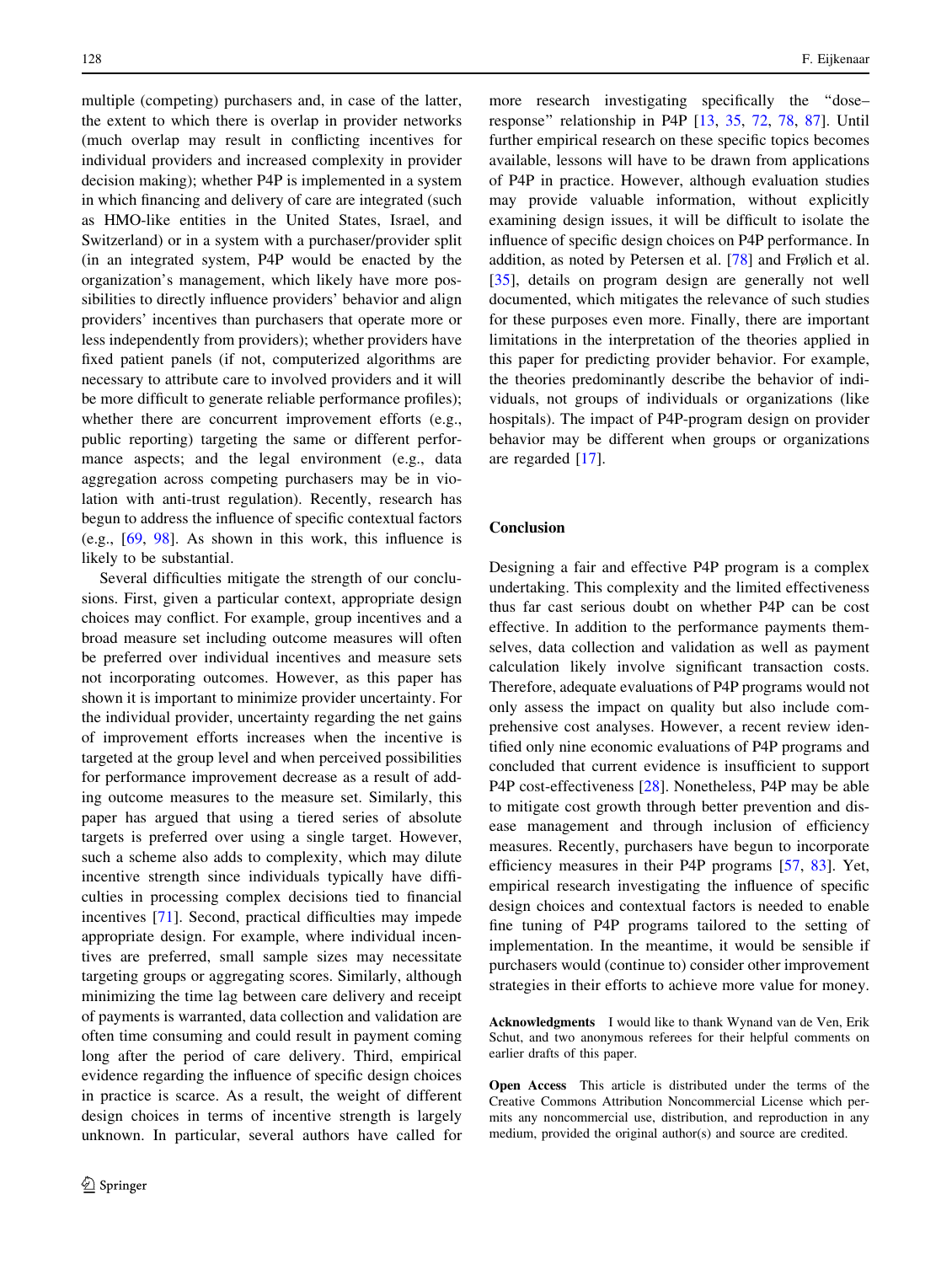#### <span id="page-12-0"></span>References

- 1. Arrow, K.J.: Agency and the market. In: Arrow, K.J., Intriligator, M.D. (eds.) Handbook of Mathematical Economics, vol. 3, pp. 1183–1195. Elsevier, Amsterdam (1986)
- 2. Adams, J.L., Mehrotra, A., Thomas, J.W., McGlynn, E.A.: Physician cost profiling—reliability and risk of misclassification. N. Engl. J. Med. 362(11), 1014–1021 (2010)
- 3. Alchian, A.A., Demsetz, H.: Production, information costs, and economic organization. Am. Econ. Rev. 62(5), 777–795 (1972)
- 4. Baker, G., Delbanco, S.: Pay for Performance: National Perspective. 2006 Longitudinal Survey Results with 2007 Market Updates. Med-Vantage, San Francisco (2007)
- 5. Benavent, J., Juan, C., Clos, J., Sequeira, E., Gimferrer, N., Vilaseca, J.: Using pay-for-performance to introduce changes in primary healthcare centers in Spain: first year results. Qual. Prim. Care 17(2), 123–131 (2009)
- 6. Berwick, D.M.: The toxicity of pay for performance. Qual. Manag. Healthc. 4(1), 27 (1995)
- 7. Buetow, S.: Pay-for-performance in New Zealand primary health care. J. Health Organ. Manag. 22(1), 36–47 (2008)
- 8. Caldis, T.: Composite health plan quality scales. Health Care Financ. Rev. 28(3), 95–107 (2007)
- 9. Campbell, S.M., Reeves, D., Kontopantelis, E., Sibbald, B., Roland, M.: Effects of pay for performance on the quality of primary care in England. N. Engl. J. Med. 361(4), 368–378 (2009)
- 10. Chen, T.T., Chung, K.P., Lin, I.C., Lai, M.S.: The unintended consequence of diabetes mellitus pay-for-performance (P4P) program in Taiwan: are patients with more comorbidities or more severe conditions likely to be excluded from the P4P program? Health Serv. Res. (28 Sept 2010)
- 11. Chien, A.T., Li, Z., Rosenthal, M.B.: Improving timely childhood immunizations through pay for performance in medicaid-managed care. Health Serv. Res. 45(6, part II), 1934–1947 (2010)
- 12. Christianson, J., Leatherman, S., Sutherland, K.: Financial Incentives, Healthcare Providers and Quality Improvements: A Review of the Evidence. The Health Foundation, London (2007)
- 13. Christianson, J.B., Leatherman, S., Sutherland, K.: Lessons from evaluations of purchaser pay-for-performance programs: a review of the evidence. Med. Care Res. Rev. 65(6 Suppl), 5S– 35S (2008)
- 14. Chung, S., Palaniappan, L., Wong, E., Rubin, H., Luft, H.: Does the frequency of pay-for-performance payment matter? Experience from a randomized trial. Health Serv. Res. 45(2), 553–564 (2009)
- 15. Conrad, D.A., Christianson, J.B.: Penetrating the'' black box'': financial incentives for enhancing the quality of physician services. Med. Care Res. Rev. 61(3), 37–68 (2004)
- 16. Conrad, D.A., Perry, L.: Quality-based financial incentives in health care: can we improve quality by paying for it? Annu. Rev. Public Health 30, 357–371 (2009)
- 17. Damberg, C.L., Sorbero, M.E., Mehrotra, A., Teleki, S.S., Lovejoy, S., Bradley, L.: An environmental scan of pay for performance in the hospital setting: final report. Rand Health working paper WR-474-ASPE/CMS, Rand Health, Santa Monica, CA (2007)
- 18. Deci, E.L., Koestner, R., Ryan, R.M.: A meta-analytic review of experiments examining the effects of extrinsic rewards on intrinsic motivation. Psychol. Bull. 125, 627–668 (1999)
- 19. Donabedian, A.: The quality of care: how can it be assessed? J. Am. Med. Assoc. 260(12), 1743–1748 (1988)
- 20. Doran, T., Fullwood, C., Reeves, D., Gravelle, H., Roland, M.: Exclusion of patients from pay-for-performance targets by English Physicians. N. Engl. J. Med. 359(3), 274–284 (2008)
- 21. Doran, T., Fullwood, C., Kontopantelis, E., Reeves, D.: Effect of financial incentives on inequalities in the delivery of primary clinical care in England: analysis of clinical activity indicators for the quality and outcomes framework. Lancet 372(9640), 728–736 (2008)
- 22. Doran, T., Roland, M.: Lessons from major initiatives to improve primary care in the United Kingdom. Health Aff. 29(5), 1023–1029 (2010)
- 23. Dranove, D., Kessler, D., McClellan, M., Satterthwaite, M.: Is more information better? The effects of ''Report Cards'' on health care providers. J. Political Econ. 111(3), 555–588 (2003)
- 24. Duckett, S., Daniels, S., Kamp, M., Stockwell, A., Walker, G., Ward, M.: Pay for performance in Australia: Queensland's new clinical practice improvement payment. J. Health Serv. Res. Policy 13(3), 174–177 (2008)
- 25. Dudley, R.A., Frolich, A., Robinowitz, D.L., Talavera, J.A., Broadhead, P., Luft, H.S., McDonald, K.: Strategies to support quality-based purchasing: a review of the evidence. Technical review 10. 04–0057. Agency for Healthcare Research and Quality, Rockville (2004)
- 26. Dudley, R.A., Miller, R.H., Korenbrot, T.Y., Luft, H.S.: The impact of financial incentives on quality of health care. Milbank Q. 76(4), 649–686 (1998)
- 27. Eggleston, K.: Multitasking and mixed systems for provider payment. J. Health Econ. 24(1), 211–223 (2005)
- 28. Emmert, M., Eijkenaar, F., Kempter, H., Esslinger, S., Schöffski, O.: Economic evaluation of pay for performance in health care: a systematic review. Forthcoming in the Eur. J. Health Econ. (2011)
- 29. Enthoven, A.C., Tollen, L.A.: Competition in health care: It takes systems to pursue quality and efficiency. Health Aff. Web Exclusives W5, 420–433 (2005)
- 30. Frederick, S., Loewenstein, G., O'Donoghue, T.: Time discounting and time preference: a critical review. J. Econ. Lit. 40(2), 351–401 (2002)
- 31. Freedman, J.L., Cunningham, J.A., Krismer, K.: Inferred values and the reverse-incentive effect in induced compliance. J. Pers. Soc. Psychol. 62(3), 357–368 (1992)
- 32. Freidson, E.: Professionalism: the third logic. Polity Press, London (2001)
- 33. Frey, B.S.: On the relationship between intrinsic and extrinsic work motivation. Int. J. Ind. Organ. 15(4), 427–439 (1997)
- 34. Friedberg, M.W., Safran, D.G., Coltin, K., Dresser, M., Schneider, E.C.: Paying for performance in primary care: potential impact on practices and disparities. Health Aff. 29(5), 926–932 (2010)
- 35. Frølich, A., Talavera, J.A., Broadhead, P., Dudley, R.A.: A behavioral model of clinician responses to incentives to improve quality. Health Policy 80(1), 179–193 (2007)
- 36. Gaynor, M., Gertler, P.: Moral hazard and risk spreading in partnerships. Rand J. Econ. 26(4), 591–613 (1995)
- 37. Gaynor, M., Rebitzer, J.B., Taylor, L.J.: Physician incentives in health maintenance organizations. J. Political Econ. 112(4), 915–931 (2004)
- 38. Gibbons, R.: Incentives in organizations. J. Econ. Perspect. 12, 115–132 (1998)
- 39. Glickman, S.W., Ou, F., DeLong, E.R., Roe, M.T., Lytle, B.L., Mulgund, J., Rumsfeld, J.S., Gibler, W.B., Ohman, E.M., Schulman, K.A., Peterson, E.D.: Pay for performance, quality of care, and outcomes in acute myocardial infarction. J. Am. Med. Assoc. 297(21), 2373–2380 (2007)
- 40. Gneezy, U., Rustichini, A.: Pay enough or don't pay at all. Quart. J. Econ. 115(3), 791–810 (2000)
- 41. Gosden, T., Forland, F., Kristiansen, I. S., Sutton, M., Leese, B., Giuffrida, A., Sergison, M., Pedersen, L. :Capitation, salary, feefor-service and mixed systems of payment: effects on the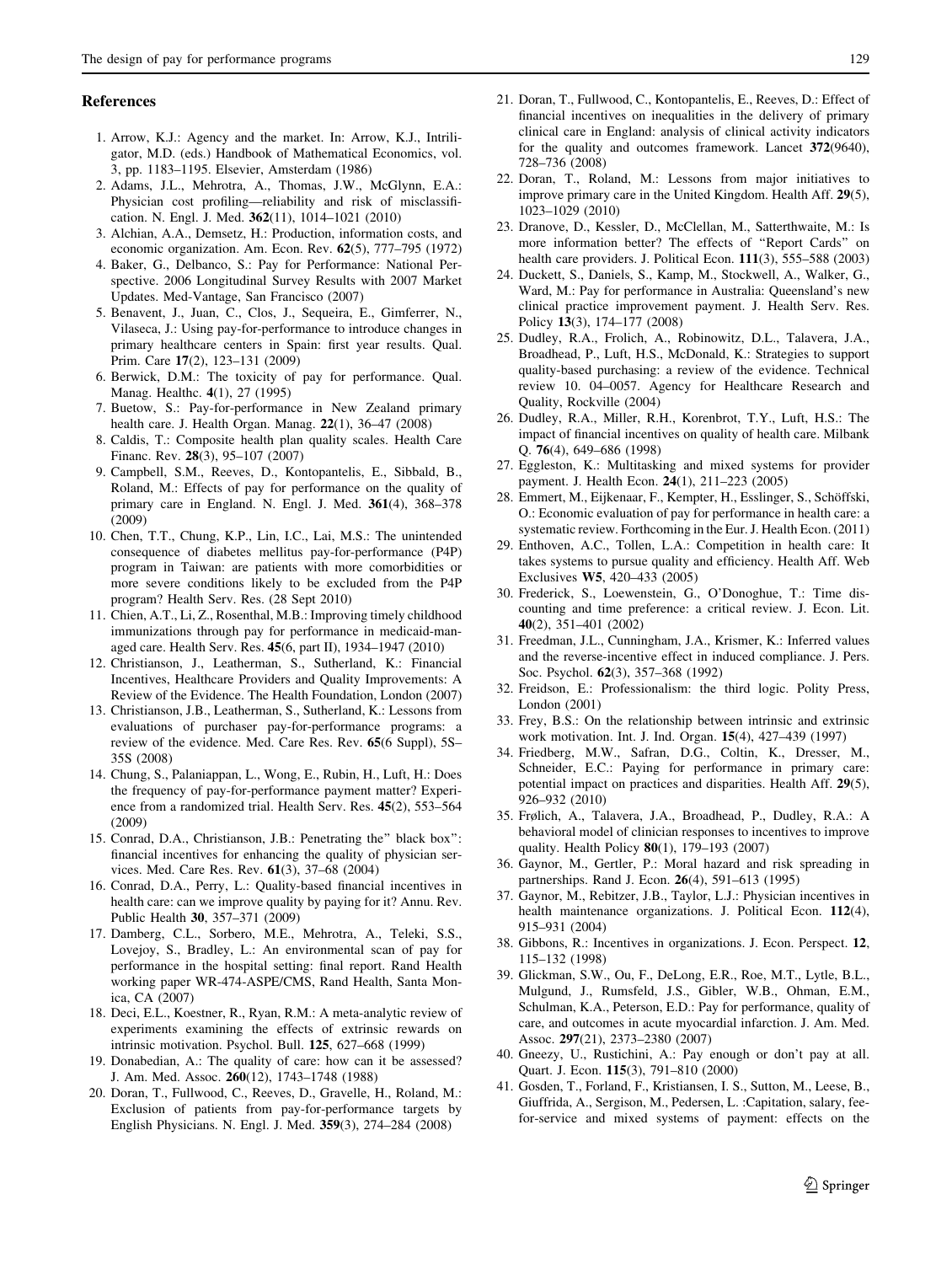<span id="page-13-0"></span>behaviour of primary care physicians. Cochrane Database Syst. Rev. 3(3) (2000)

- 42. Gosden, T., Forland, F., Kristiansen, I. S., Sutton, M., Leese, B., Giuffrida, A., Sergison, M., Pedersen, L.: Impact of payment method on behaviour of primary care physicians: a systematic review. J. Health Serv. Res. Policy 6(1), 44–55 (2001)
- 43. Gravelle, H., Sutton, M., Ma, A.: Doctor behaviour under a pay for performance contract: further evidence from the quality and outcomes framework. CHE research paper 34. Center for Health Economics, York (2008)
- 44. Greenfield, S., Kaplan, S.H., Kahn, R., Ninomiya, J., Griffith, J.L.: Profiling care provided by different groups of physicians: effects of patient case-mix (bias) and physician-level clustering on quality assessment results. Ann. Intern. Med. 136(2), 111–121 (2002)
- 45. Grol, R.: Successes and failures in the implementation of evidence-based guidelines for clinical practice. Med. Care 39(8 Suppl 2), II46–II54 (2001)
- 46. Gross, R., Elhaynay, A., Friedman, N., Buetow, S.: Pay-forperformance programs in Israeli sick funds. J. Health Organ. Manag. 22(1), 23–35 (2008)
- 47. Grossman, S.J., Hart, O.D.: An analysis of the principal-agent problem. Econometrica 51, 7–45 (1983)
- 48. Grumbach, K., Osmond, D., Vranizan, K., Jaffe, D., Bindman, A.B.: Primary care physicians' experience of financial incentives in managed-care systems. N. Engl. J. Med. 339(21), 1516–1521 (1998)
- 49. Heath, C., Larrick, R.P., Wu, G.: Goals as reference points. Cogn. Psychol. 38(1), 79–109 (1999)
- 50. Higgins, A., Zeddies, T., Pearson, S.D.: Measuring the performance of individual physicians by collecting data from multiple health plans: the results of a two-state test. Health Aff. 30(4), 673–681 (2011)
- 51. Hillman, A. L., Pauly, M. V., Kerstein, J. J.: How do financial incentives affect physicians' clinical decisions and the financial performance of health maintenance organizations? N. Engl. J. Med. 321(2), 86–92 (1989)
- 52. Hillman, A.L., Ripley, K., Goldfarb, N., Nuamah, I., Weiner, J., Lusk, E.: Physician financial incentives and feedback: failure to increase cancer screening in medicaid managed care. Am. J. Public Health 88(11), 1699 (1998)
- 53. Hillman, A.L., Ripley, K., Goldfarb, N., Weiner, J., Nuamah, I., Lusk, E.: The use of physician financial incentives and feedback to improve pediatric preventive care in medicaid managed care. Pediatrics 104(4), 931–935 (1999)
- 54. Hofer, T.P., Hayward, R.A., Greenfield, S., Wagner, E.H., Kaplan, S.H., Manning, W.G.: The unreliability of individual physician ''report cards'' for assessing the costs and quality of care of a chronic disease. J. Am. Med. Assoc. 281(22), 2098–2105 (1999)
- 55. Holmstrom, B., Milgrom, P.: Multitask principal-agent analyses: incentive contracts, asset ownership, and job design. J. Law Econ. Organ. 7(1), 24–52 (1991)
- 56. Huang, I.C., Diette, G.B., Dominici, F., Frangakis, C., Wu, A.W.: Variations of physician group profiling indicators for asthma care. Am. J. Manag. Care 11(1), 38–44 (2005)
- 57. Institute of Medicine: Rewarding Provider Performance: Aligning Incentives in Medicare. The National Academies Press, Washington, DC (2007)
- 58. Institute of Medicine: Crossing the Quality Chasm: A New Health System for the 21st Century. National University Press, Washington, DC (2001)
- 59. Ittner, C.D., Larcker, D.F.: Determinants of performance measure choices in worker incentive plans. J. Labor Econ. 20(2, Pt. 2), S58–S90 (2002)
- 60. Kahneman, D., Knetsch, J.L., Thaler, R.: Fairness as a constraint on profit seeking: entitlements in the market. Am. Econ. Rev. 76(4), 728–741 (1986)
- 61. Kahneman, D., Tversky, A.: Prospect theory: an analysis of decision under risk. Econometrica 47(2), 263–291 (1979)
- 62. Karve, A.M., Ou, F.S., Lytle, B.L., Peterson, E.D.: Potential unintended financial consequences of pay-for-performance on the quality of care for minority patients. Am. Heart J. 155(3), 571–576 (2008)
- 63. Krein, S.L., Hofer, T.P., Kerr, E.A., Hayward, R.A.: Whom should we profile? Examining diabetes care practice variation among primary care providers, provider groups, and health care facilities. Health Serv. Res. 37(5), 1159–1180 (2002)
- 64. Landon, B.E., Normand, S.L., Blumenthal, D., Daley, J.: Physician clinical performance assessment: prospects and barriers. J. Am. Med. Assoc. 290(9), 1183–1189 (2003)
- 65. Landon, B.E., Normand, S.T.: Performance Measurement in the small office practice: challenges and potential solutions. Ann. Intern. Med. 148, 353–357 (2008)
- 66. Lee, T.T., Cheng, S.H., Chen, C.C., Lai, M.S.: A pay-for-performance program for diabetes care in Taiwan: a preliminary assessment. Am. J. Manag. Care 16(1), 65–69 (2010)
- 67. Marshall, M., Harrison, S.: It's about more than money: financial incentives and internal motivation. Qual. Saf. Health Care 14(1), 4–5 (2005)
- 68. McDonald, R., Roland, M.: Pay for performance in primary care in England and California: comparison of unintended consequences. Ann. Fam. Med. 7(2), 121–127 (2009)
- 69. McDonald, R., White, J., Marmor, T.R.: Paying for performance in primary medical care: learning about and learning from "success" and "failure" in England and California. J. Health Politics Policy Law 34(5), 747–776 (2009)
- 70. McGlynn, E.A., Asch, S.M., Adams, J., Keesey, J., Hicks, J., DeCristofaro, A., Kerr, E.A.: The quality of health care delivered to adults in the United States. N. Engl. J. Med. 348(26), 2635–2645 (2003)
- 71. Mehrotra, A., Adams, J.L., Thomas, J.W., McGlynn, E.A.: Cost profiles: should the focus be on individual physicians or physician groups? Health Aff. 29(8), 1532–1538 (2010)
- 72. Mehrotra, A., Damberg, C.L., Sorbero, M.E., Teleki, S.S.: Pay for performance in the hospital setting: What is the state of the evidence? Am. J. Med. Qual. 24(1), 19–28 (2009)
- 73. Mehrotra, A., Sorbero, M.E., Damberg, C.L.: Using the lessons of behavioral economics to design more effective pay-forperformance programs. Am. J. Manag. Care 16(7), 497–503 (2010)
- 74. Moore, S.H., Martin, D.P., Richardson, W.C., Riedel, D.C.: Cost containment through risk-sharing by primary care physicians: A history of the development of united healthcare. Health Care Financ. Rev. 1(4), 1–13 (1980)
- 75. Mullen, K.J., Frank, R.G., Rosenthal, M.B.: Can you get what you pay for? Pay-for-performance and the quality of healthcare providers. RAND J. Econ. 41(1), 64–91 (2010)
- 76. Nyweide, D.J., Weeks, W.B., Gottlieb, D.J., Casalino, L.P., Fisher, E.S.: Relationship of primary care physicians' patient caseload with measurement of quality and cost performance. J. Am. Med. Assoc. 302(22), 2444–2450 (2009)
- 77. Oliver, P.: Rewards and punishments as selective incentives for collective action: theoretical investigations. Am. J. Sociol. 85(6), 1356–1375 (1980)
- 78. Petersen, L.A., Woodard, L.D., Urech, T., Daw, C., Sookanan, S.: Does pay-for-performance improve the quality of health care? Ann. Intern. Med. 145(4), 265–272 (2006)
- 79. Prendergast, C.: The provision of incentives in firms. J. Econ. Lit. 37(1), 7–63 (1999)
- 80. Reeves, D., Campbell, S.M., Adams, J., Shekelle, P.G., Kontopantelis, E., Roland, M.O.: Combining multiple indicators of clinical quality: an evaluation of different analytic approaches. Med. Care 45(6), 489–496 (2007)